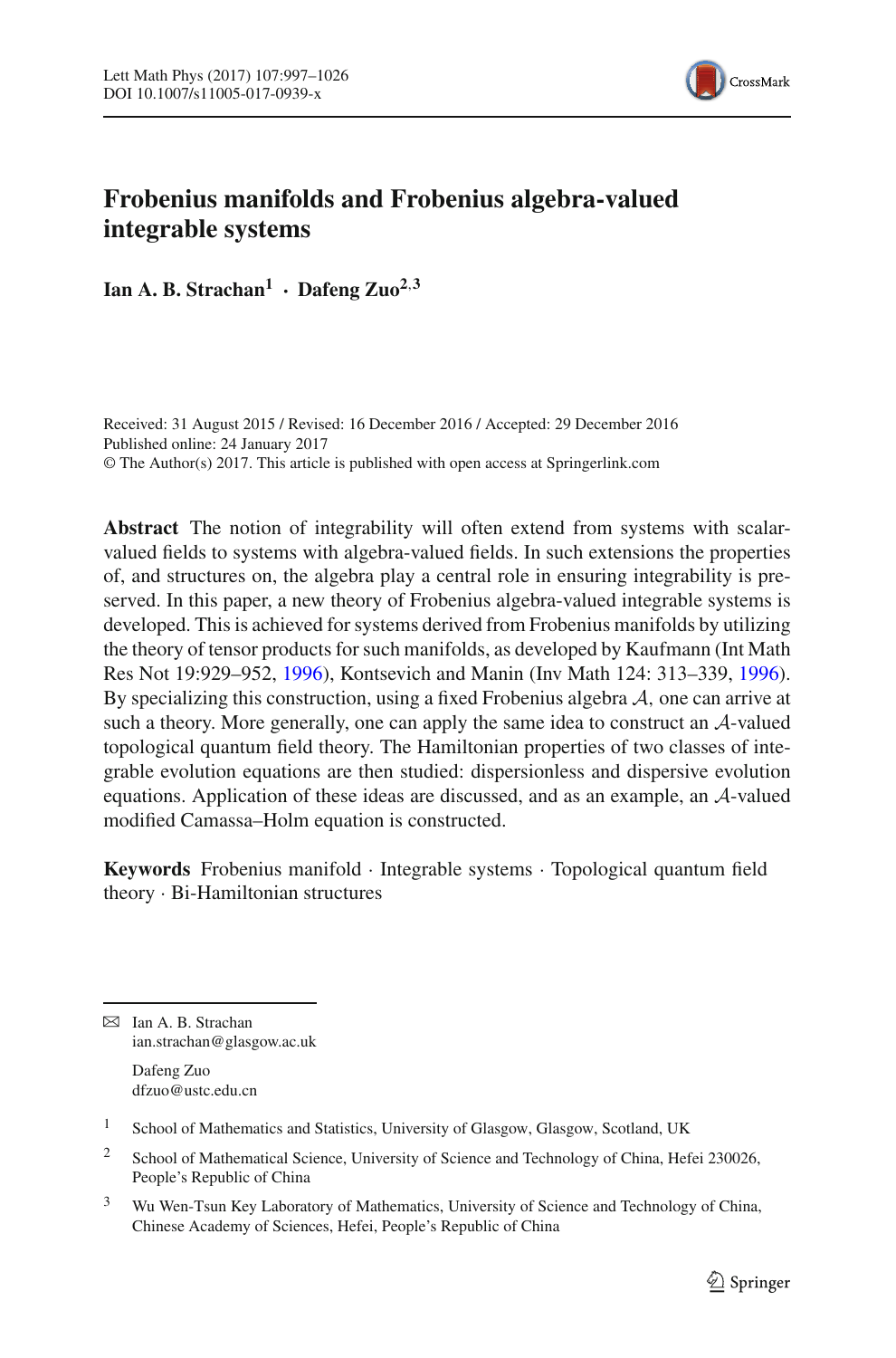# **Mathematics Subject Classification** Primary 53D45; Secondary 37K10 · 35Q53

# **Contents**

| 2 Frobenius manifolds and their tensor products (2000) (2000) (2000) (2000) (2000) (2000) (2000) (2000) (2000) (2000) (2000) (2000) (2000) (2000) (2000) (2000) (2000) (2000) (2000) (2000) (2000) (2000) (2000) (2000) (2000) |  |  |  |  |  |  |  |  |  |
|--------------------------------------------------------------------------------------------------------------------------------------------------------------------------------------------------------------------------------|--|--|--|--|--|--|--|--|--|
|                                                                                                                                                                                                                                |  |  |  |  |  |  |  |  |  |
|                                                                                                                                                                                                                                |  |  |  |  |  |  |  |  |  |
|                                                                                                                                                                                                                                |  |  |  |  |  |  |  |  |  |
|                                                                                                                                                                                                                                |  |  |  |  |  |  |  |  |  |
|                                                                                                                                                                                                                                |  |  |  |  |  |  |  |  |  |
|                                                                                                                                                                                                                                |  |  |  |  |  |  |  |  |  |
|                                                                                                                                                                                                                                |  |  |  |  |  |  |  |  |  |
|                                                                                                                                                                                                                                |  |  |  |  |  |  |  |  |  |
|                                                                                                                                                                                                                                |  |  |  |  |  |  |  |  |  |
|                                                                                                                                                                                                                                |  |  |  |  |  |  |  |  |  |
|                                                                                                                                                                                                                                |  |  |  |  |  |  |  |  |  |
|                                                                                                                                                                                                                                |  |  |  |  |  |  |  |  |  |
|                                                                                                                                                                                                                                |  |  |  |  |  |  |  |  |  |
|                                                                                                                                                                                                                                |  |  |  |  |  |  |  |  |  |
|                                                                                                                                                                                                                                |  |  |  |  |  |  |  |  |  |

# <span id="page-1-0"></span>**1 Introduction**

Of the many ways to generalize the Korteweg–de Vries equation  $u_t = u_{xxx} + 6uu_x$ , the one that will be of most relevance to this paper is the matrix generalization (see, for example  $[3,4]$  $[3,4]$  $[3,4]$  $[3,4]$ 

<span id="page-1-1"></span>
$$
\mathcal{U}_t = \mathcal{U}_{xxx} + 3\mathcal{U}\mathcal{U}_x + 3\mathcal{U}_x\mathcal{U},\tag{1.1}
$$

where the two first-derivative terms are required due to the non-commutativity of matrix multiplication. If one restricts such an equation to the space of commuting matrices, one arrives at the equation  $U_t = U_{xxx} + 6U U_x$  which is identical in form to the original KdV equation but with a matrix-valued, as opposed to a scalar-valued, field (see, for example [\[15](#page-28-5)[,23](#page-29-0)[,26](#page-29-1)]). The purpose of this paper is to construct *A*-valued, where  $A$  is a Frobenius algebra, generalizations of integrable systems, starting with those associated to an underlying Frobenius manifold and related dispersionless hierarchies, and extending the ideas to topological quantum field theories and dispersive hierarchies.

The structure of this paper may be summarized in the following diagram:

$$
\left\{\n\begin{array}{c}\n\mathcal{A} - \text{valued} \\
\text{Frobenius manifold } (\S 2)\n\end{array}\n\right\}\n\longrightarrow\n\left\{\n\begin{array}{c}\n\mathcal{A} - \text{valued} \\
\text{TQFT } (\S 3)\n\end{array}\n\right\}
$$
\n
$$
\left\{\n\begin{array}{c}\n\mathcal{A} - \text{valued bi} - \text{Hamiltonian} \\
\text{dispersionless systems } (\S 4)\n\end{array}\n\right\}\n\longrightarrow\n\left\{\n\begin{array}{c}\n\mathcal{A} - \text{valued bi} - \text{Hamiltonian} \\
\text{dispersive systems } (\S 5)\n\end{array}\n\right\}
$$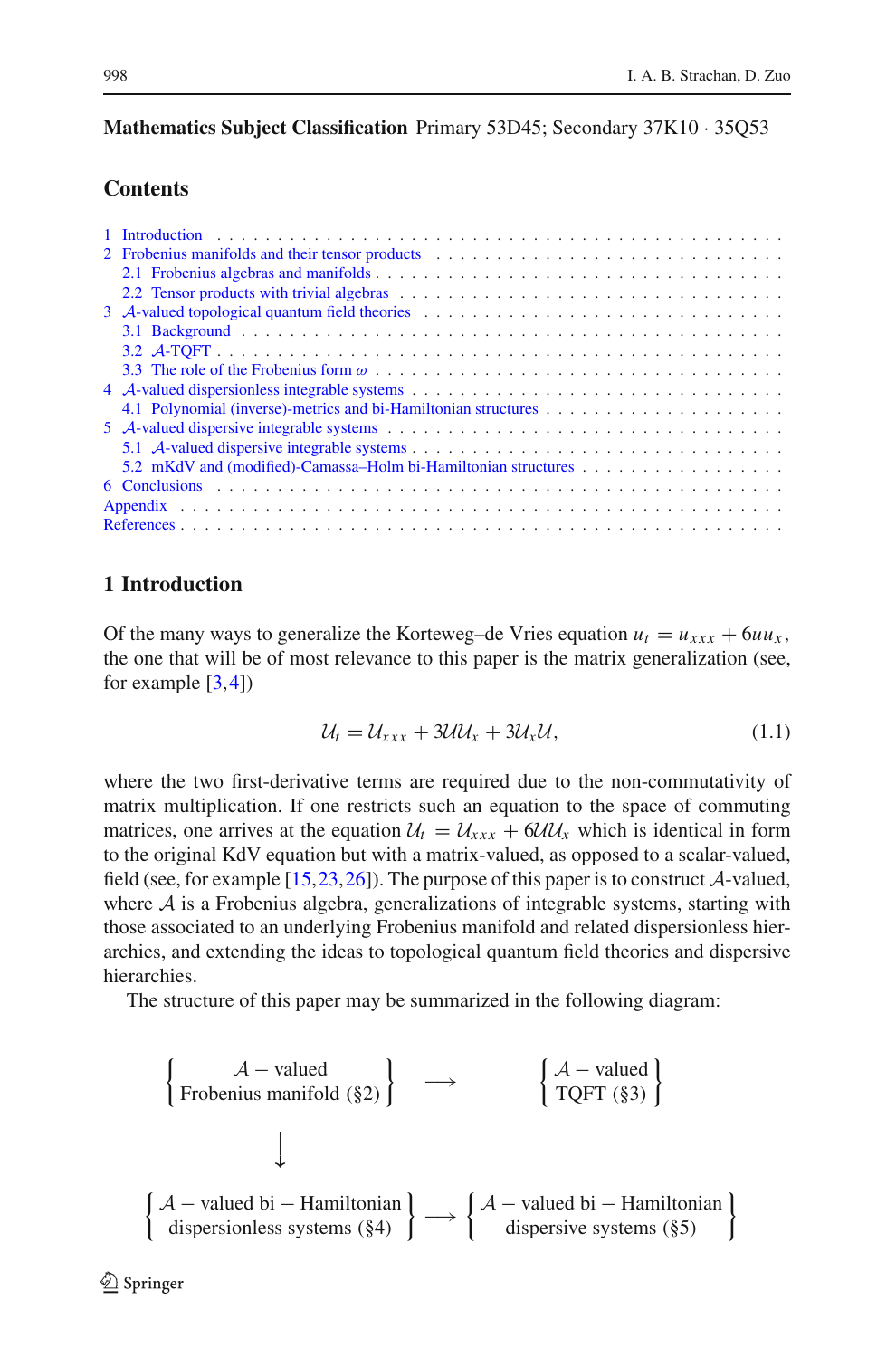The full reconstruction of a dispersive hierarchy (the missing vertical arrow in the above diagram) remains an open problem, even before one considers *A*-valued systems.

The starting point (Sect. [2\)](#page-3-0) for the study of such *A*-valued hierarchies is the classical construction of Dubrovin [\[5\]](#page-28-6) which associates to a Frobenius manifold a bi-Hamiltonian hierarchy of hydrodynamic type. By constructing the tensor product [\[13](#page-28-0)[,14](#page-28-1)] of such a manifold with a trivial Frobenius manifold (i.e., a fixed algebra), one automatically obtains a new Frobenius manifold and hence a bi-Hamiltonian hierarchy. The component fields of this new hierarchy can then be reassembled to form an *A*-valued hierarchy. The important feature of this construction is a simple, explicit, form of the new prepotential that defines the *A*-valued hierarchies.

More explicitly, given a Frobenius algebra A with basis  $e_i$ ,  $i = 1, \ldots, n$ , one can replace the flat coordinates of a Frobenius manifold *M* with *A*-valued fields via the map

$$
\hat{i}: t^{\alpha} \mapsto \hat{t}^{\alpha} = t^{(\alpha i)} e_i, \quad \alpha = 1, \ldots, m, \quad i = 1, \ldots, n
$$

and this action can be extended to functions, at least in the case of analytic Frobenius manifolds (and to wider classes of functions—see the "Appendix"). Conversely, an *A*-valued field can be reduced to a scalar field via the Frobenius form (or trace form)  $\omega$ . This construction is described in Sect. [2.](#page-3-0) The main result is the following:

**Main Theorem 1** (Theorem [2.9\)](#page-7-1) *Let F be the prepotential of a Frobenius manifold M and let A be a trivial Frobenius algebra with 1-form* ω. *The function*

$$
F^{\mathcal{A}} = \omega\left(\widehat{F}\right)
$$

*defines a Frobenius manifold, namely the manifold*  $M \otimes A$ .

Normally the prepotential of a tensor product of Frobenius manifolds bears little resemblance to the underlying prepotentials and in any case is only defined implicitly from the original prepotentials. However when one of the manifolds is trivial, the above closed form of the new prepotential exists and this enables the resulting hierarchies to be constructed explicitly.

In Sect. [3,](#page-12-0) we extend these ideas to a full topological quantum field theory on the big phase space  $\mathcal{M}^{\infty}$ , i.e., with gravitational descendent fields and with String and Dilaton vectors fields *S* and *D*, respectively.

**Main Theorem 2** (Theorem [3.2\)](#page-14-1) Let  $\mathcal{F}_{g\geq0}$  be the prepotentials defining a TQFT, S *and D the corresponding String and Dilaton vector fields and A be a trivial Frobenius algebra. Let f be an analytic function on*  $\mathcal{M}^{\infty}$  *and define the*  $\mathcal{A}$ *-valued function*  $\hat{f}$  *to be:*

$$
\hat{f} = f|_{t_N^{\alpha} \mapsto t_N^{(\alpha i)} e_i}, \quad N \in \mathbb{Z}_{\geq 0}, \quad \alpha = 1, \ldots, m, \quad i = 1, \ldots, n.
$$

*Then the functions*

$$
\mathcal{F}_{g\geq 0}^{\mathcal{A}} = \omega\left(\widehat{\mathcal{F}}_{g\geq 0}\right)
$$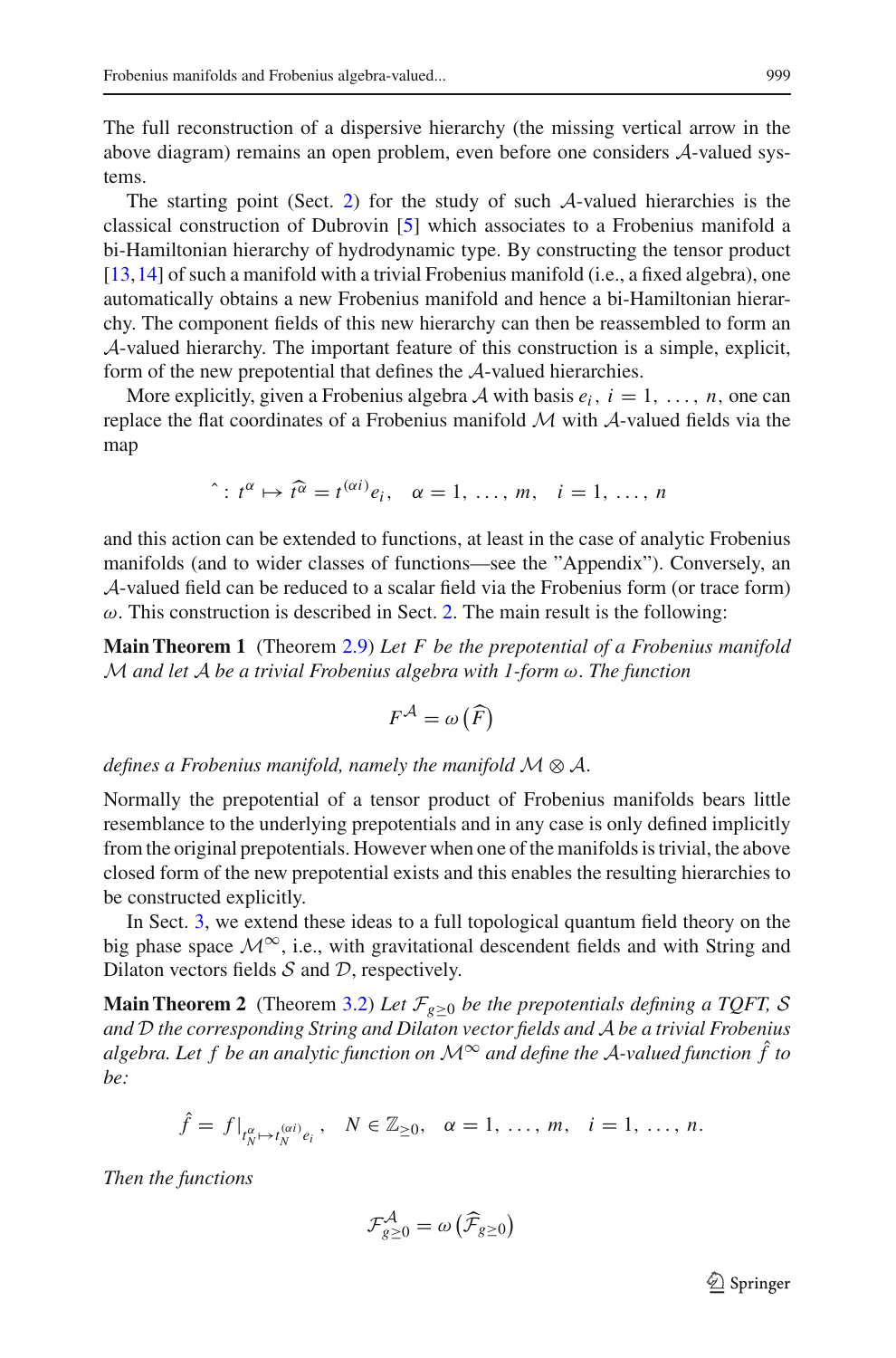*and vector fields*

$$
S^{\mathcal{A}} = -\sum_{N, (\alpha i)} \tilde{t}_{N}^{(\alpha i)} \tau_{N-1, (\alpha i)}, \quad \mathcal{D}^{\mathcal{A}} = -\sum_{N, (\alpha i)} \tilde{t}_{N}^{(\alpha i)} \tau_{N, (\alpha i)},
$$

where  $\tilde{t}_N^{(\alpha i)} = t_N^{(\alpha i)} - \delta_{N,1} \delta_{\alpha,1} \delta_{i,1}$ , *satisfy the axioms of a topological quantum field theory.*

In the remaining sections, a theory of*A*-valued integrable systems is developed, first for dispersionless systems and then for certain dispersive systems. More specifically, in Sect. [4](#page-16-1) the construction of the *A*-valued dispersionless (or hydrodynamic) hierarchies is given. The deformed flat coordinates can be described very simply, and these form the Hamiltonian densities for the new evolution equations. By reassembling the fields, these equations can be written as *A*-valued evolution equations. To write these in Hamiltonian form requires the definition of a functional derivative with respect to an *A*-valued field, and such a derivative was defined in [\[19\]](#page-29-2) and with this one can write the flow equations as *A*-valued bi-Hamiltonian evolution equations. These ideas are then extended to the dispersive case in Sect. [5.](#page-22-0)

# <span id="page-3-0"></span>**2 Frobenius manifolds and their tensor products**

#### <span id="page-3-1"></span>**2.1 Frobenius algebras and manifolds**

We begin with the definition of a Frobenius algebra [\[5](#page-28-6)].

**Definition 2.1** A Frobenius algebra { $A$ ,  $\circ$ ,  $e$ ,  $\omega$ } over R satisfies the following conditions:

(i)  $\circ$  :  $A \times A \rightarrow A$  is a commutative, associative algebra with unity *e*;

(ii)  $\omega \in A^*$  defines a non-degenerate inner product  $\langle a, b \rangle = \omega(a \circ b)$ .

Since  $\omega(a) = \langle e, a \rangle$  the inner product determines the form  $\omega$  and visa-versa. This linear form  $\omega$  is often called a trace form (or Frobenius form). One-dimensional Frobenius algebras are trivial: the requirement of an identity and the non-degeneracy of the inner product determines the algebra uniquely and the inner product up to a nonzero constant. Two-dimensional Frobenius algebra is easily classified: the requirement of an identity means there is only one non-trivial multiplication and the associativity condition is automatically satisfied in two-dimensions.

<span id="page-3-2"></span>*Example 2.2* Let *A* be a two-dimensional commutative and associative algebra with a basis  $e = e_1, e_2$  satisfying

$$
e_1 \circ e_1 = e_1, \quad e_1 \circ e_2 = e_2, \quad e_2 \circ e_2 = \varepsilon e_1 + \mu e_2, \quad \varepsilon, \mu \in \mathbb{R}.
$$
 (2.1)

Obviously, the algebra *A* has a matrix representation as follows

$$
e_1 \mapsto I_2 = \begin{pmatrix} 1 & 0 \\ 0 & 1 \end{pmatrix}, \quad e_2 \mapsto \begin{pmatrix} 0 & \varepsilon \\ 1 & \mu \end{pmatrix}.
$$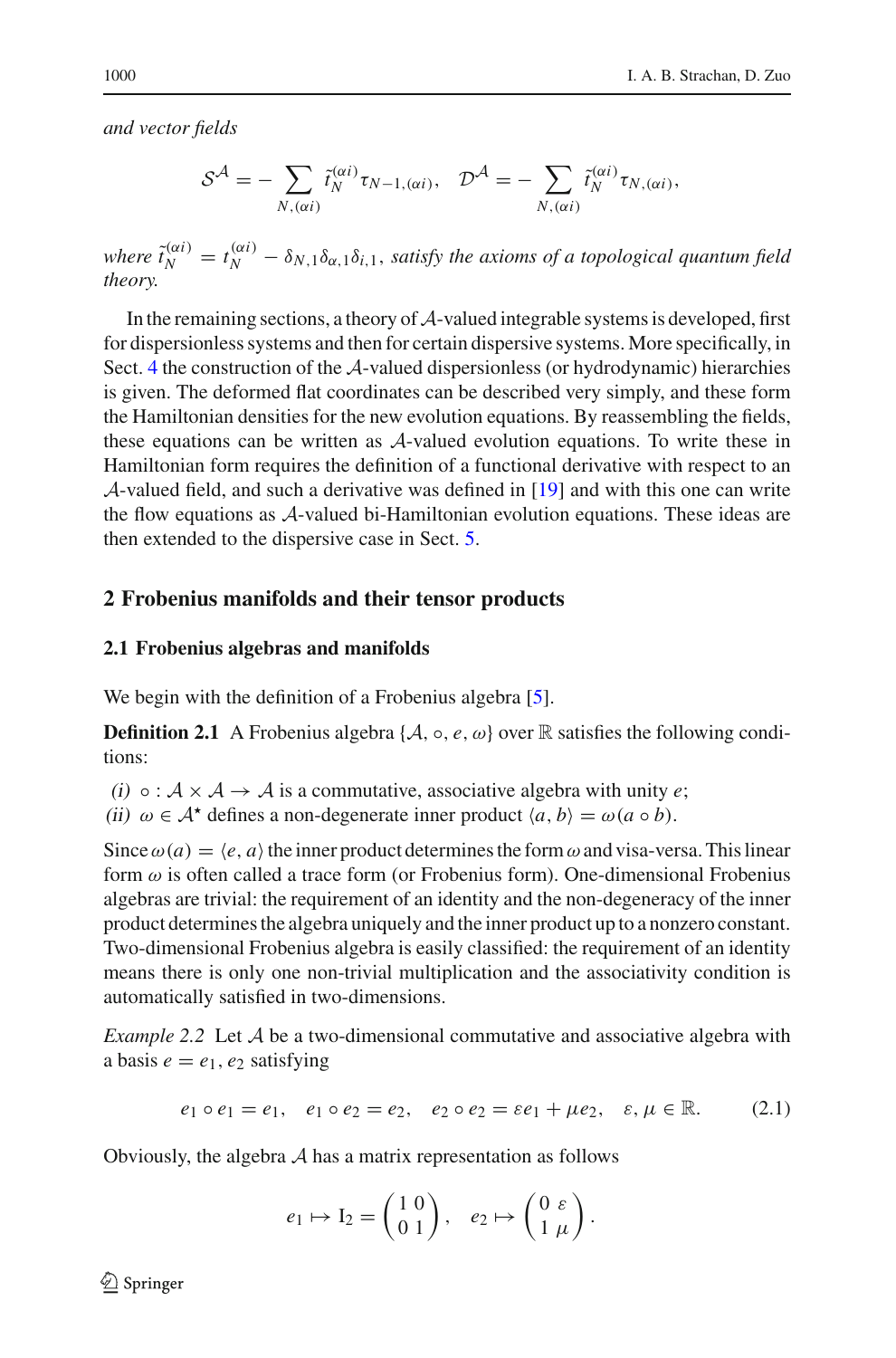It is easy to show that:

(1) if  $\mu^2 = -4\varepsilon$ , *A* is nonsemisimple, i.e.,  $\exists \tilde{e} = \mu e_1 - 2e_2$  such that  $\tilde{e} \circ \tilde{e} = 0$ ; (2) if  $\mu^2 \neq -4\varepsilon$ , then *A* is semisimple, i.e., for any nonzero element  $\tilde{e} = xe_1 + ye_2$ ,  $\widetilde{e} \circ \widetilde{e} \neq 0$ .

Furthermore, we introduce two "basic" trace-type forms for  $a = a_1e_1 + a_2e_2 \in A$  as follows

$$
\omega_k(a) = a_k + a_2(1 - \delta_{k,2})\delta_{\varepsilon,0}, \quad k = 1, 2,
$$
 (2.2)

which induce two non-degenerate inner products on *A* given by

$$
\langle a, b \rangle_k := \omega_k(a \circ b), \quad a, b \in \mathcal{A}, \quad k = 1, 2. \tag{2.3}
$$

The two Frobenius algebras { $A$ ,  $\circ$ ,  $e$ ,  $\omega_k$ } will be denoted by  $\mathcal{Z}_{2,k}^{\varepsilon,\mu}$  for  $k = 1, 2$ .

<span id="page-4-0"></span>*Example 2.3* Let *A* be an *n*-dimensional nonsemisimple commutative associative algebra  $\mathcal{Z}_n$  over  $\mathbb R$  with a unity *e* and a basis  $e_1 = e, \ldots, e_n$  satisfying

$$
e_i \circ e_j = \begin{cases} e_{i+j-1}, \ i+j \le n+1, \\ 0, \quad i+j = n+2. \end{cases} \tag{2.4}
$$

Taking  $\Lambda = (\delta_{i,i+1}) \in gl(m, \mathbb{R})$ , one obtains a matrix representation of A as

$$
e_j \mapsto \Lambda^{j-1}, \quad j=1,\ldots,n.
$$

Similarly, for any  $a = \sum_{k}^{n} a_k e_k \in A$ , we introduce *n* trace-type forms, called "basic" *k*=1 trace-type forms, as follows

$$
\omega_{k-1}(a) = a_k + a_n(1 - \delta_{k,n}), \quad k = 1, \dots, n. \tag{2.5}
$$

Every trace map  $\omega_k$  induces a non-degenerate symmetric bilinear form on A given by

$$
\langle a, b \rangle_k := \omega_k(a \circ b), \quad a, b \in \mathcal{A}, \quad k = 0, \dots, n - 1. \tag{2.6}
$$

Thus, all of { $A$ , ∘,  $e$ ,  $\omega_{k-1}$ } are nonsemisimple Frobenius algebras, denoted by  $\mathcal{Z}_{n,k-1}$ for  $k = 1, \ldots, n$ . We remark that if we consider a linear combination of *n* "basic" trace-type forms as

$$
\text{tr}_n := \sum_{s=0}^{n-1} \omega_s - (n-1) \omega_{n-1},
$$

 $\mathcal{D}$  Springer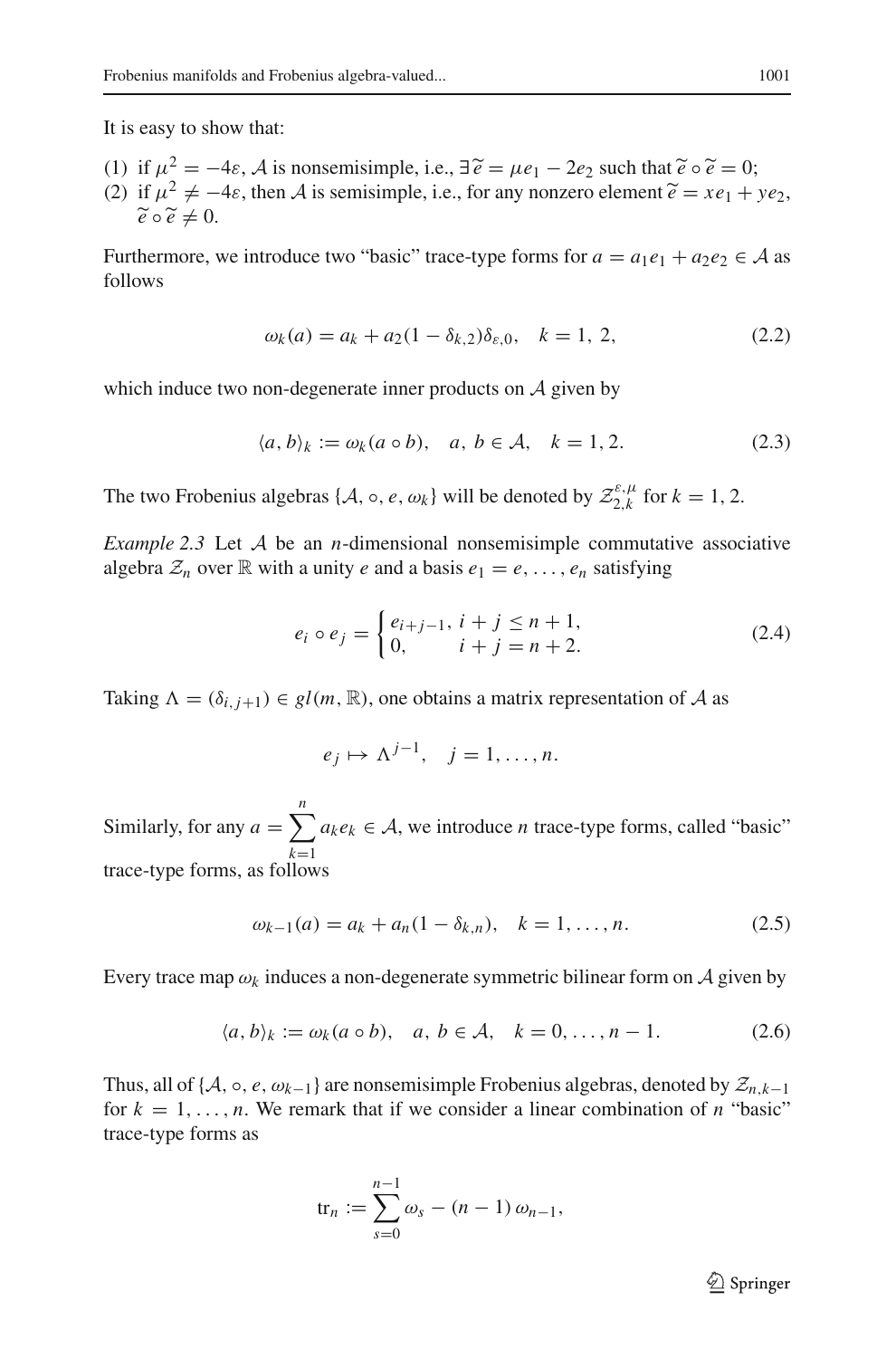then { $A$ ,  $\circ$ ,  $e$ , tr<sub>n</sub>} is also a Frobenius algebra which is exactly the algebra { $\mathcal{Z}_n$ , tr<sub>n</sub>} used in  $[26]$  $[26]$ <sup>1</sup>.

A Frobenius manifold has such a structure on each tangent space.

**Definition 2.4** [\[5](#page-28-6)] The set { $M$ ,  $\circ$ ,  $e$ ,  $\langle$ ,  $\rangle$ ,  $E$ } is a Frobenius manifold if each tangent space  $T_tM$  carries a smoothly varying Frobenius algebra with the properties:

- (i)  $\langle , \rangle$  is a flat metric on *M*;
- (ii)  $\nabla e = 0$ , where  $\nabla$  is the Levi-Civita connection of  $\langle , \rangle$ ;
- (iii) the tensors  $c(u, v, w) := \langle u \circ v, w \rangle$  and  $\nabla_z c(u, v, w)$  are totally symmetric;
- $(iv)$  A vector field  $E$  exists, linear in the flat variables, such that the corresponding group of diffeomorphisms acts by conformal transformation on the metric and by rescalings on the algebra on  $T_t \mathcal{M}$ .

These axioms imply the existence of the prepotential *F* which satisfies the WDVVequations of associativity in the flat coordinates of the metric (strictly speaking only a complex, non-degenerate bilinear form) on *M*. The multiplication is then defined by the third derivatives of the prepotential:

$$
\frac{\partial}{\partial t^{\alpha}} \circ \frac{\partial}{\partial t^{\beta}} = c_{\alpha\beta}^{\qquad \gamma}(\mathbf{t}) \frac{\partial}{\partial t^{\gamma}}
$$

where

$$
c_{\alpha\beta\gamma} = \frac{\partial^3 F}{\partial t^\alpha \partial t^\beta \partial t^\gamma}
$$

<span id="page-5-1"></span>and indices are raised and lowered using the metric  $\eta_{\alpha\beta} = \langle \frac{\partial}{\partial t^{\alpha}}, \frac{\partial}{\partial t^{\beta}} \rangle$ .

*Example 2.5* Suppose  $c_{ij}^k$  are the structure constants for the Frobenius algebra *A*, so  $e_i \circ e_j = c_{ij}^k e_k$  and  $\eta_{ij} = \langle e_i, e_j \rangle$ . For such an algebra, one obtains a cubic prepotential

$$
F = \frac{1}{6} c_{ijk} t^i t^j t^k,
$$
  
=  $\frac{1}{6} \omega$  (**t**  $\circ$  **t**), **t** =  $t^i e_i$ .

The Euler vector field takes the form  $E = \sum_i t^i \frac{\partial}{\partial t^i}$  and  $E(F) = 3F$ . The notation *A* will be used for both the algebra and the corresponding manifold.

Motivated by the classical Künneth formula in cohomology, Kaufmann, Kontsevich and Manin [\[13](#page-28-0)[,14](#page-28-1)] constructed the tensor product of two Frobenius manifolds  $\mathcal{M}'$  and

<span id="page-5-0"></span> $<sup>1</sup>$  It was the realization that the matrix algebra used in this paper was a specific example of a Frobenius</sup> algebra that led to the development of the current paper.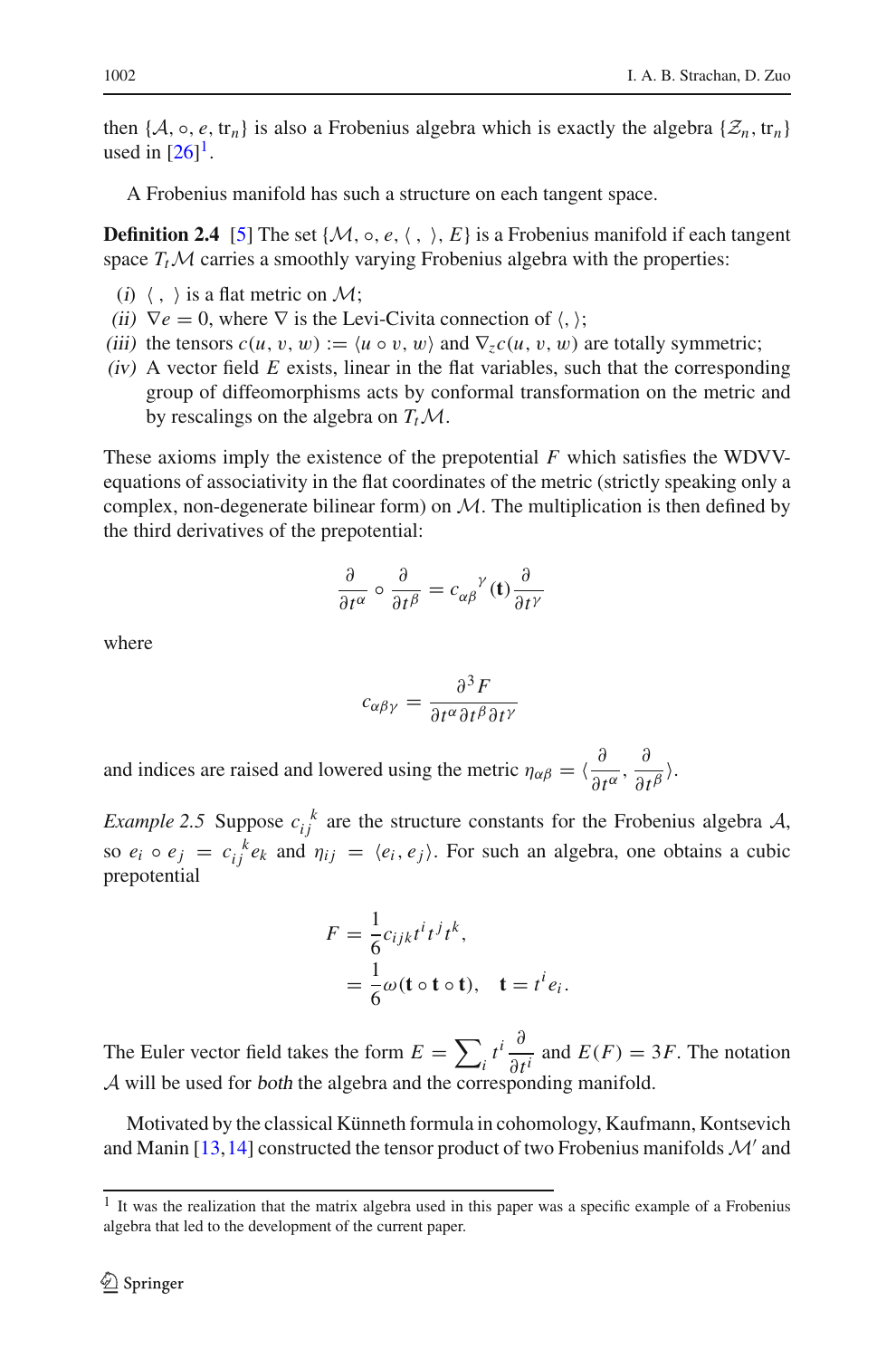$\mathcal{M}$ , denoted  $\mathcal{M}' \otimes \mathcal{M}''$ . The following formulation of this construction is taken from [\[6](#page-28-7)]. This formulation also gives criteria to check if a particular manifold is the tensor

product of two more basic manifolds. For simplicity, we use the notation  $\partial_{\alpha} = \frac{\partial}{\partial t^{\alpha}}$ 

<span id="page-6-0"></span>and  $\partial_{\alpha\beta} = \frac{\partial}{\partial t^{(\alpha\beta)}}$ .

**Proposition 2.6** *Let*  $\mathcal{M}'$  *and*  $\mathcal{M}''$  *be two Frobenius manifolds of dimension n' and n"* . A Frobenius manifold  $M$  of dimension n'n" is the tensor product  $M = \mathcal{M}' \otimes \mathcal{M}''$ *if the following conditions hold:*

 $(i)$   $\{TM, \langle , \rangle, e\} = \{TM' \otimes TM'', \langle , \rangle' \otimes \langle , \rangle'', e' \otimes e''\}.$  *Flat coordinates are labeled by pairs*  $t^{(\alpha'\alpha'')}$ ,  $\alpha' = 1, \ldots, n'$ ,  $\alpha'' = 1, \ldots, n''$ , and the unity vector *field is*

$$
e = \frac{\partial}{\partial t^{(11)}}
$$

*and the metric* , *has the form*

$$
\eta_{(\alpha'\alpha'')(\beta'\beta'')}=\eta_{\alpha'\beta'}\,\eta_{\alpha''\beta''}.
$$

(*ii*) At a point  $t^{(\alpha'\alpha'')} = 0, \alpha' > 1, \alpha'' > 1$  the algebra  $T_t\mathcal{M}$  is a tensor product

$$
T_t\mathcal{M}=T_{t'}\mathcal{M}'\otimes T_{t''}\mathcal{M}'',
$$

*that is:*

$$
c_{(\alpha'\alpha'')(\beta'\beta'')}(\gamma'\gamma'')(t) = c_{\alpha'\beta'}^{\gamma'}(t') c_{\alpha''\beta''}^{\gamma'''}(t'').
$$

*(*iii*) If the Euler vector fields of the two manifolds M and M take the form*

$$
E' = \sum_{\alpha'} \left[ (1 - q_{\alpha'}) t^{\alpha'} + r_{\alpha'} \right] \partial_{\alpha'},
$$
  

$$
E'' = \sum_{\alpha''} \left[ (1 - q_{\alpha''}) t^{\alpha''} + r_{\alpha''} \right] \partial_{\alpha''},
$$

*with scaling dimensions d' and d'', respectively, then the Euler vector field on M takes the form*

$$
E = \sum_{\alpha',\alpha''} (1 - q_{\alpha'} - q_{\alpha''}) \partial_{(\alpha'\alpha'')} + \sum_{\alpha'} r_{\alpha'} \partial_{\alpha'1''} + \sum_{\alpha''} r_{\alpha''} \partial_{1'\alpha''}
$$

*and*  $d = d' + d''$ .

Such products describe the quantum cohomology of a product of varieties, and within singularity theory it appears when one takes the direct sum of singularities.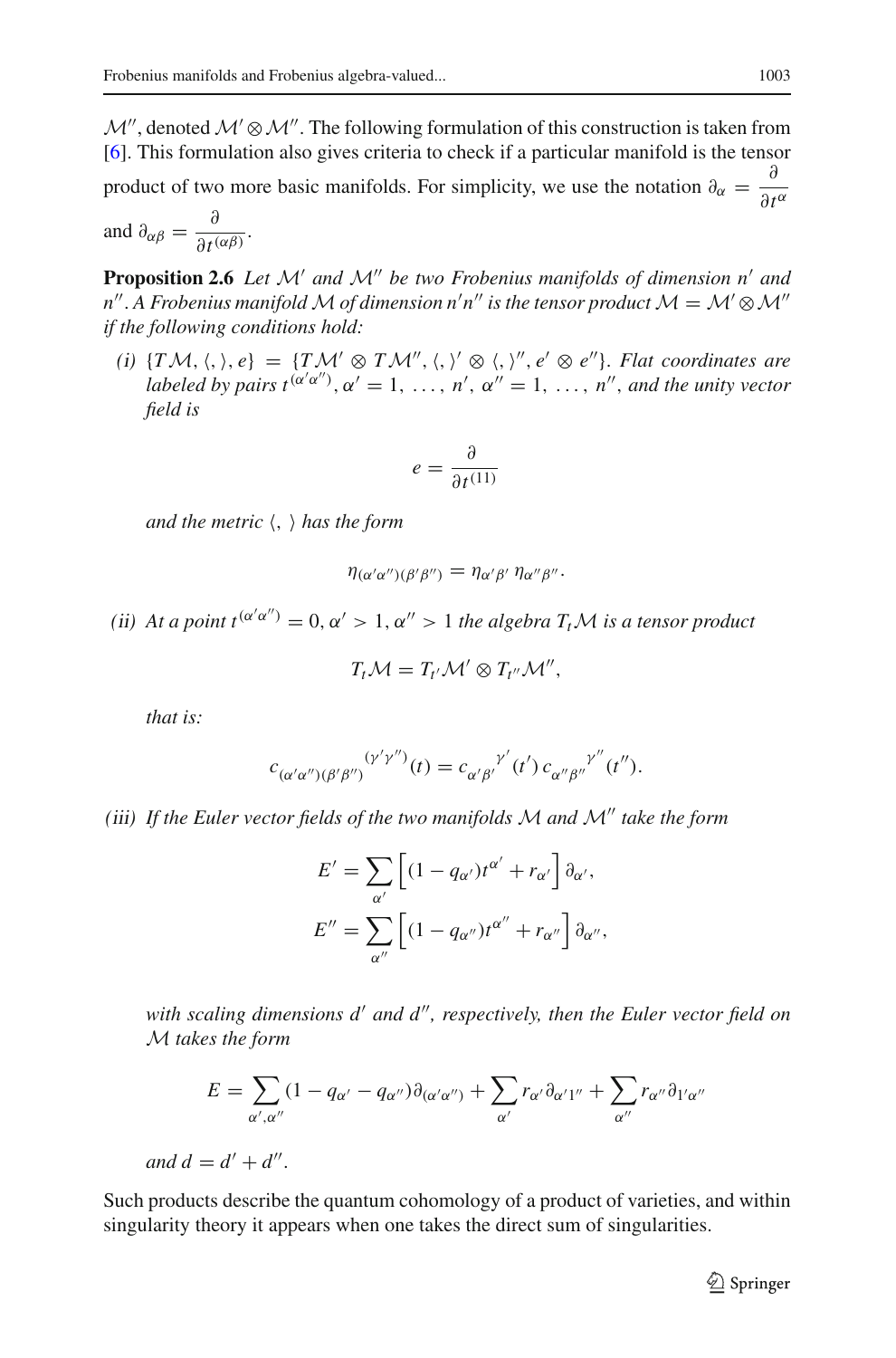# <span id="page-7-0"></span>**2.2 Tensor products with trivial algebras**

We now take the tensor product of a Frobenius manifold *M* with a trivial manifold *A* defined by a Frobenius algebra (Example [2.5\)](#page-5-1). To emphasize the different roles played by*M*and *A*, we alter the general notation for tensor products as described above. The tensor product will be written as  $\mathcal{M}_{\mathcal{A}}$ , (so  $\mathcal{M}_{\mathcal{A}} = \mathcal{M} \otimes \mathcal{A}$ ). The basis  $e_i$  for  $\mathcal{A}$  will be retained and the unity element denoted by  $e_1$ . Thus, notation such as  $e = \partial_1$  will not be used. Latin indices will be reserved for *A*-related objects, and Greek indices will be reserved for *M*-related objects. Thus,  $c_{\alpha\beta}^{\gamma}$  will denote the structure functions for the multiplication on *M* and  $c_{ij}^k$  will denote the structure constants for the multiplication on  $\mathcal A$ . Coordinates on  $\mathcal M_A$  are denoted

$$
\{t^{(\alpha i)}, \alpha = 1, \ldots, m = \dim \mathcal{M}, \quad i = 1, \ldots, n = \dim \mathcal{A}\}.
$$

No confusion should arise with this notation.

<span id="page-7-2"></span>We begin by constructing a lift of a scalar-valued function to an *A*-valued function and visa-versa.

**Definition 2.7** Let f be an analytic function on  $M$  (that is, analytic in the flat coordinates for *M*). The *A*-valued function  $\hat{f}$  is defined to be:

$$
\hat{f} = f|_{t^{\alpha} \mapsto t^{(\alpha i)} e_i}
$$

with  $\widehat{fg} = \widehat{f} \circ \widehat{g}$  and  $\widehat{1} = e_1$ . The evaluation  $f^{\mathcal{A}}$  of  $\widehat{f}$  is defined by

$$
f^{\mathcal{A}} = \omega\left(\hat{f}\right),\,
$$

where  $\omega \in A^*$ .

Since the function is analytic and the algebra  $A$  is commutative and associative, the above construction is well-defined.

*Remark 2.8* This definition requires the existence of a distinguished coordinate system on  $M$  in which the function  $f$  is analytic. In the case of analytic Frobenius manifolds, one automatically has such a distinguished system of coordinates, namely the flat coordinates of the metric.

<span id="page-7-1"></span>With these definitions one may construct a new prepotential from the original one.

**Theorem 2.9** *Let F be the prepotential of a Frobenius manifold M and let A be a Frobenius algebra with 1-form* ω. *The function*

$$
F^{\mathcal{A}} = \omega\left(\widehat{F}\right)
$$

*defines a Frobenius manifold, namely the manifold MA*.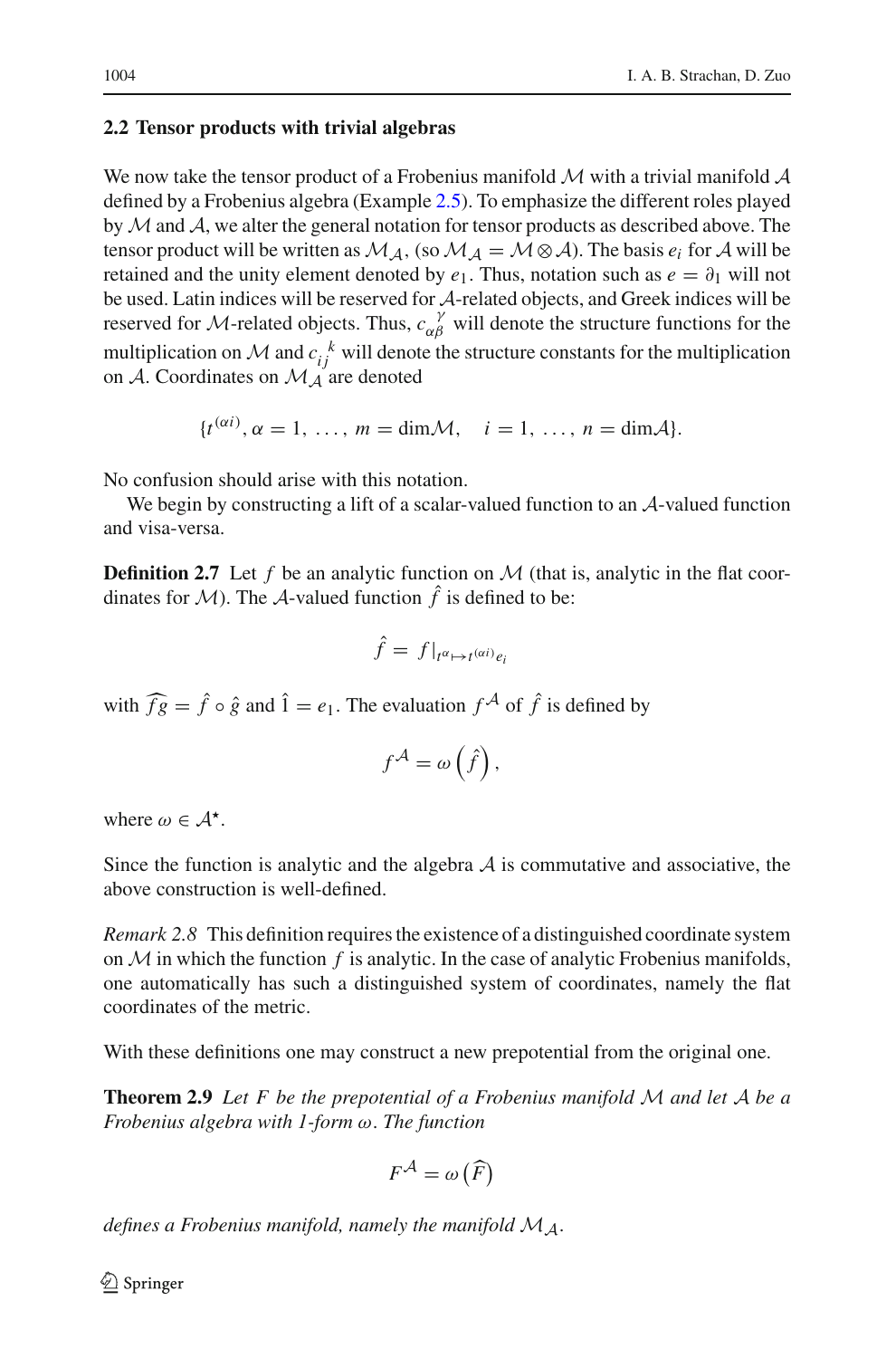Note, one could 'straighten out' the coordinates  $t^{(\alpha i)}$  via the map

$$
v^{i+(\alpha-1)n} = t^{(\alpha i)}, \quad 1 \le i \le n, \quad 1 \le \alpha \le m,
$$

and hence  $F^{\mathcal{A}} = F^{\mathcal{A}}(v^1, \ldots, v^{mn})$ . However, such a map is not unique and the tensor structure is lost.

*Proof* The proof is in two parts: we first show that the prepotential *FA* defines a Frobenius manifold and then identify this with the tensor product *M* ⊗ *A*.

By construction, we have an *nm*-dimensional manifold with coordinates  $t^{(\alpha i)}$ ,  $\alpha =$ 1, ...,  $m = \dim \mathcal{M}, i = 1, \ldots, n = \dim \mathcal{A}$ . We begin with two simple results:

• Because  $\eta_{ij} = \omega(e_i \circ e_j)$  it follows, since by definition,  $(\eta^{ij}) = (\eta_{ij})^{-1}$ , that

$$
\omega(e_i \circ e_r) \eta^{rs} \omega(e_s \circ e_j) = \omega(e_i \circ e_j).
$$

More generally, using the properties of the multiplication on *A*,

<span id="page-8-0"></span>
$$
\omega(\ldots \circ e_i \circ e_r) \eta^{rs} \omega(e_s \circ e_j \circ \ldots) = \omega(\ldots \circ e_i \circ e_j \circ \ldots). \tag{2.7}
$$

• The fundamental result that will be used extensively in the rest of the paper is the following:

<span id="page-8-1"></span>
$$
\frac{\partial \hat{f}}{\partial t^{(\alpha i)}} = \frac{\widehat{\partial f}}{\partial t^{\alpha}} \circ e_i.
$$
 (2.8)

We introduce the notation  $\hat{f} = [\hat{f}]^p e_p$ , so

$$
\frac{\partial \hat{f}}{\partial t^{(\alpha i)}} = \left[\frac{\widehat{\partial f}}{\partial t^{\alpha}}\right]^{p} e_{p} \circ e_{i}.
$$

This will be used to separate out the *A*-valued part of various expressions. With these,

$$
\frac{\partial^3 \hat{F}}{\partial t^{(\alpha i)} \partial t^{(\beta j)} \partial t^{(\gamma k)}} = \left(\widehat{\frac{\partial^3 F}{\partial t^\alpha \partial t^\beta \partial t^\gamma}}\right) \circ e_i \circ e_j \circ e_k,
$$

so

$$
\frac{\partial^3 F^{\mathcal{A}}}{\partial t^{(\alpha i)} \partial t^{(\beta j)} \partial t^{(\gamma k)}} = \omega \left( \widehat{c_{\alpha \beta \gamma}} \circ e_i \circ e_j \circ e_k \right),
$$
  
= 
$$
\left[ \widehat{c_{\alpha \beta \gamma}} \right]^p \omega(e_p \circ e_i \circ e_j \circ e_k),
$$
  
= 
$$
c_{(\alpha i)(\beta j)(\gamma k)}.
$$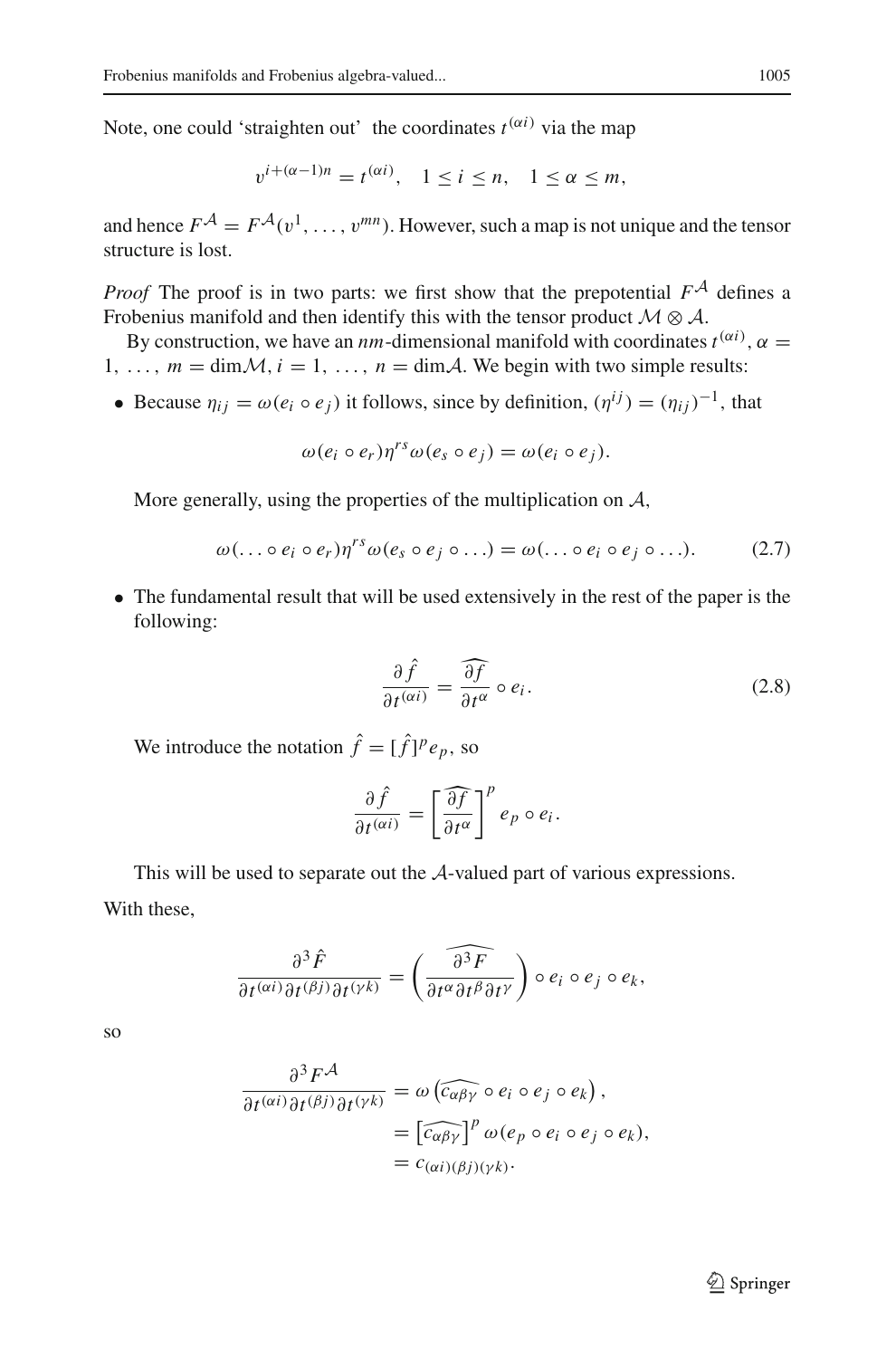*Normalization*

We define  $\eta_{(\alpha i)(\beta j)}$  by

$$
\eta(\alpha i)(\beta j) = c_{(11)(\alpha i)(\beta j)},
$$
  
=  $\omega \left( \widehat{c_{1\alpha\beta}} \circ e_1 \circ e_i \circ e_j \right),$   
=  $\eta_{\alpha\beta} \eta_{ij}$ 

since  $\widehat{c_{1\alpha\beta}} = \widehat{\eta_{\alpha\beta}} = \eta_{\alpha\beta}e_1$ , and  $e_1$  is the unity for the multiplication on *A*.

This is non-degenerate (since by assumption  $\eta_{\alpha\beta}$  and  $\eta_{ij}$  are non-degenerate) and this will be taken to be the metric and used to raise and lower indices. In particular,  $\eta^{(\alpha i)(\beta j)} = \eta^{\alpha \beta} \eta^{ij}.$ 

#### *Associativity*

Using the metric to raise an index, one obtains

<span id="page-9-0"></span>
$$
c_{(\alpha i)(\beta j)}^{(\gamma k)} = \left[\widehat{c_{\alpha\beta}}^{\gamma}\right]^p c_{ij}^q c_{pq}^k
$$
 (2.9)

and this defines a multiplication on  $\mathcal{M}_{\mathcal{A}}$ . The structure of this multiplication may be made more transparent if one writes the basis for  $T\mathcal{M}_A$  as a tensor product:

$$
\frac{\partial}{\partial t^{(\alpha i)}} = \partial_{\alpha} \otimes e_i.
$$

With this, the multiplication may be written as:

$$
(\partial_{\alpha} \otimes e_i) \circ (\partial_{\beta} \otimes e_j) = \left[\widehat{\partial_{\alpha} \circ \partial_{\beta}}\right]^p \otimes e_p \circ e_i \circ e_j,
$$

where  $\widehat{f \partial_{\alpha}} = [\hat{f}]^p \partial_{\alpha} \otimes e_p$ , and hence  $\left[ \widehat{f \partial_{\alpha}} \right]^p = [\hat{f}]^p \partial_{\alpha}$ . By construction, this multiplication defines a commutative multiplication with unity  $e = \frac{\partial}{\partial t^{(1)}} = \partial_1 \otimes e_1$ . To prove associativity, we first rewrite the equation that has to be satisfied by  $F^{\mathcal{A}}$ ,

namely the WDVV equation:

$$
\frac{\partial^3 F^{\mathcal{A}}}{\partial t^{(\gamma k)} \partial t^{(\sigma s)} \partial t^{(\alpha i)}} \eta^{(\alpha i)(\beta j)} \frac{\partial^3 F^{\mathcal{A}}}{\partial t^{(\beta j)} \partial t^{(\delta p)} \partial t^{(\mu q)}} \n= \frac{\partial^3 F^{\mathcal{A}}}{\partial t^{(\mu q)} \partial t^{(\sigma s)} \partial t^{(\alpha i)}} \eta^{(\alpha i)(\beta j)} \frac{\partial^3 F^{\mathcal{A}}}{\partial t^{(\beta j)} \partial t^{(\delta p)} \partial t^{(\gamma k)}}.
$$

This is equivalent to

$$
\begin{aligned} \left[\widehat{c_{\gamma\sigma\alpha}}\right]^a \omega(e_a \circ e_k \circ e_s \circ e_i) \eta^{\alpha\beta} \eta^{ij} \omega(e_j \circ e_p \circ e_q \circ e_b) \left[\widehat{c_{\beta\delta\mu}}\right]^b \\ &= \left[\widehat{c_{\mu\sigma\alpha}}\right]^a \omega(e_a \circ e_q \circ e_s \circ e_i) \eta^{\alpha\beta} \eta^{ij} \omega(e_j \circ e_p \circ e_k \circ e_b) \left[\widehat{c_{\beta\delta\gamma}}\right]^b \,, \end{aligned}
$$

<sup>2</sup> Springer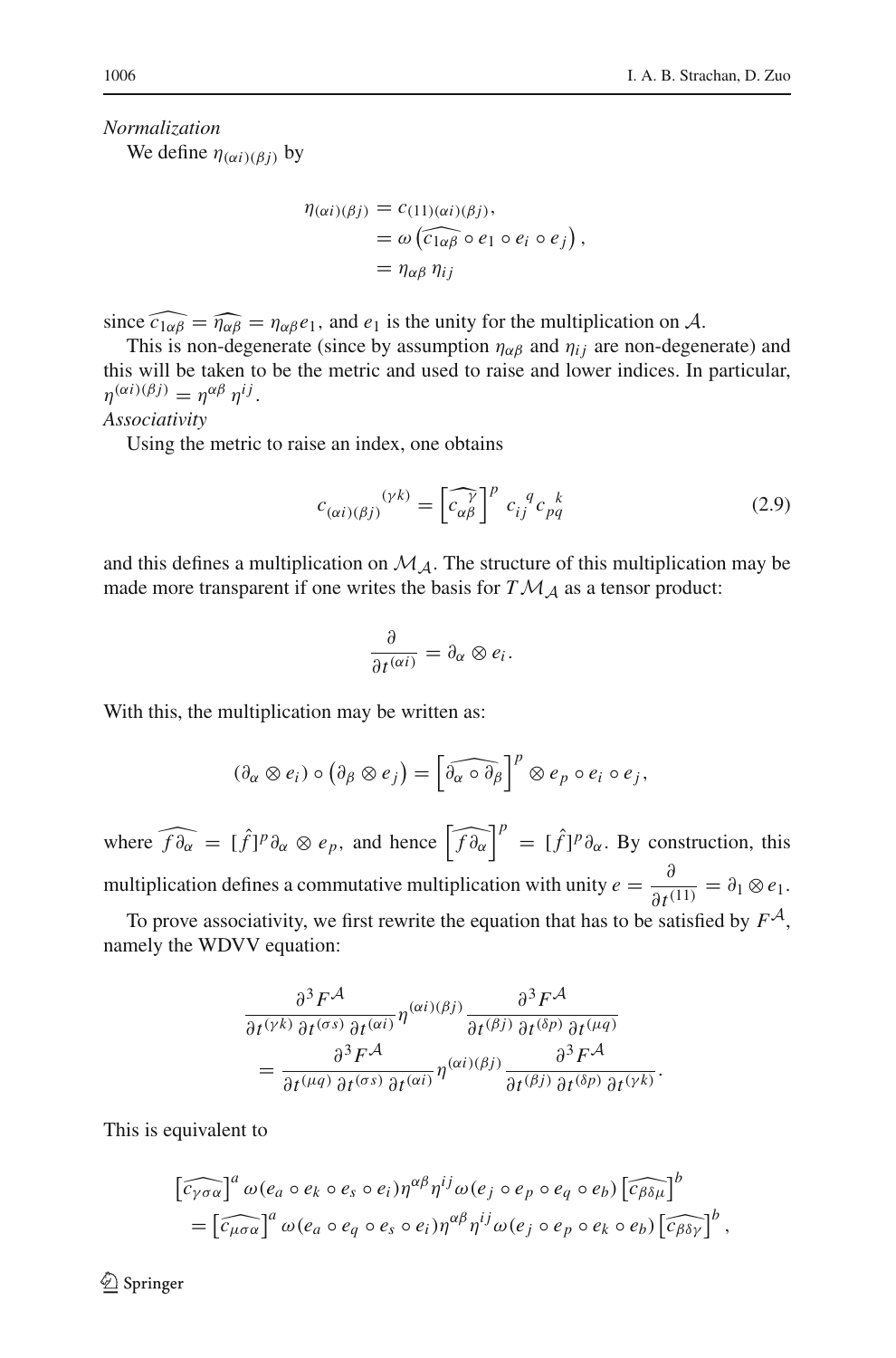which becomes, on using Eq.  $(2.7)$ ,

<span id="page-10-0"></span>
$$
\begin{aligned} \left[\widehat{c_{\gamma\sigma\alpha}}\right]^a \eta^{\alpha\beta}\omega(e_a \circ e_k \circ e_s \circ e_p \circ e_q \circ e_b) \left[\widehat{c_{\beta\delta\mu}}\right]^b \\ &= \left[\widehat{c_{\mu\sigma\alpha}}\right]^a \eta^{\alpha\beta}\omega(e_a \circ e_q \circ e_s \circ e_p \circ e_k \circ e_b) \left[\widehat{c_{\beta\delta\gamma}}\right]^b. \end{aligned} \tag{2.10}
$$

Since the prepotential F for the Frobenius manifold  $M$  satisfies the WDVV equation

$$
\frac{\partial^3 F}{\partial t^\gamma \partial t^\sigma \partial t^\alpha} \eta^{\alpha\beta} \frac{\partial^3 F}{\partial t^\beta \partial t^\delta \partial t^\mu} = \frac{\partial^3 F}{\partial t^\mu \partial t^\sigma \partial t^\alpha} \eta^{\alpha\beta} \frac{\partial^3 F}{\partial t^\beta \partial t^\delta \partial t^\gamma},
$$

it follows that

$$
\widehat{\frac{\partial^3 F}{\partial t^\gamma \partial t^\alpha \partial t^\alpha}} \circ \widehat{\eta^{\alpha\beta}} \circ \widehat{\frac{\partial^3 F}{\partial t^\beta \partial t^\delta \partial t^\mu}} = \widehat{\frac{\partial^3 F}{\partial t^\mu \partial t^\sigma \partial t^\alpha}} \circ \widehat{\eta^{\alpha\beta}} \circ \widehat{\frac{\partial^3 F}{\partial t^\beta \partial t^\delta \partial t^\gamma}},
$$

where  $\eta^{\alpha\beta} = \eta^{\alpha\beta} e_1$ . This reduces to

$$
\left[\widehat{c_{\gamma\sigma\alpha}}\right]^a \eta^{\alpha\beta} e_a \circ e_b \left[\widehat{c_{\beta\delta\mu}}\right]^b = \left[\widehat{c_{\mu\sigma\alpha}}\right] \eta^{\alpha\beta} e_a \circ e_b \left[\widehat{c_{\beta\delta\gamma}}\right]^b. \tag{2.11}
$$

Thus we have, by multiplying by  $e_q \circ e_s \circ e_p \circ e_k$ ,

$$
\begin{aligned} \left[\widehat{c_{\gamma\sigma\alpha}}\right]^a \eta^{\alpha\beta} e_a \circ e_k \circ e_s \circ e_p \circ e_q \circ e_b \left[\widehat{c_{\beta\delta\mu}}\right]^b \\ = \left[\widehat{c_{\mu\sigma\alpha}}\right]^a \eta^{\alpha\beta} e_a \circ e_q \circ e_s \circ e_p \circ e_k \circ e_b \left[\widehat{c_{\beta\delta\gamma}}\right]^b, \end{aligned}
$$

and evaluating the function with  $\omega$ , gives the identity [\(2.10\)](#page-10-0). Hence  $F^{\mathcal{A}}$  satisfies the WDVV equation in the flat coordinates of the metric  $\eta_{(\alpha i)(\beta i)}$ .

# *Quasi-homogeneity*

This follows immediately from the definition of  $F^A$ , but one can also derive the result by direct computation. The quasi-homogeneity of *F* is expressed by the equation

$$
\sum_{\alpha} \left[ (1 - q_{\alpha}) t^{\alpha} + r_{\alpha} \right] \frac{\partial F}{\partial t^{\alpha}} = (3 - d)F
$$

where quadratic terms will be ignored. On lifting this and using the evaluation map defined by  $\omega$ , one obtains

$$
\sum_{(\alpha i)} (1 - q_{\alpha}) t^{(\alpha i)} \omega \left( \widehat{\left(\frac{\partial F}{\partial t^{\alpha}}\right)} \circ e_i \right) + \sum_{\alpha} r_{\alpha} \omega \left( \frac{\partial F}{\partial t^{\alpha}} \right) = (3 - d) F^{\mathcal{A}}.
$$

Using [\(2.8\)](#page-8-1) yields the result  $E^{\mathcal{A}}(F^{\mathcal{A}}) = (3 - d)F^{\mathcal{A}}$  (again, up to quadratic terms) where

$$
E^{\mathcal{A}} = \sum_{(\alpha i)} (1 - q_{\alpha}) t^{(\alpha i)} \frac{\partial}{\partial t^{(\alpha i)}} + \sum_{\alpha} r_{\alpha} \frac{\partial}{\partial t^{(\alpha 1)}}.
$$

<sup>2</sup> Springer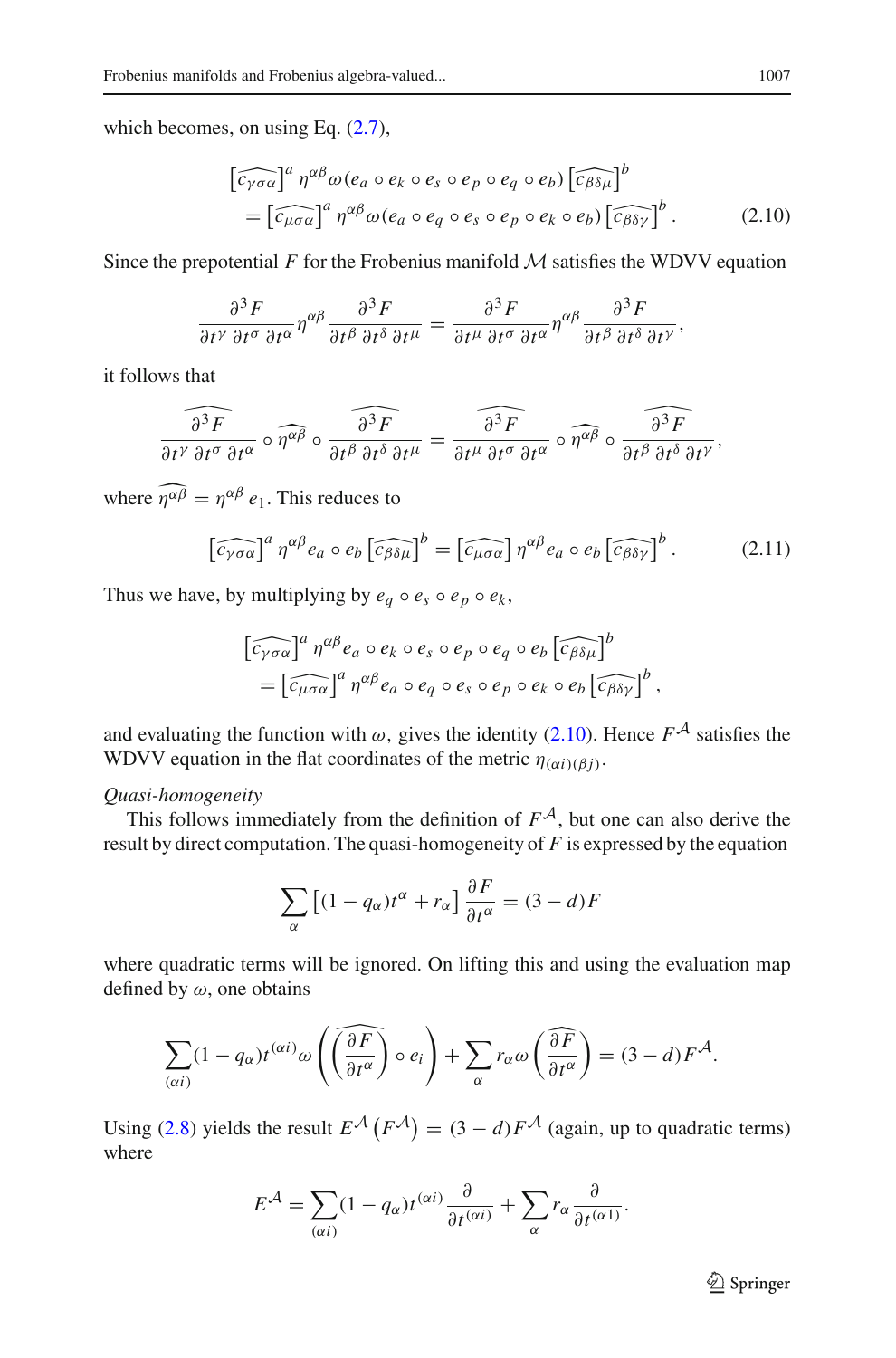These show that  $F^{\mathcal{A}}$  defines a Frobenius manifold. It remains to show that this is the tensor product  $\mathcal{M} \otimes \mathcal{A}$ . In fact this is straightforward. Parts (i) and (iii) of Proposition [2.6](#page-6-0) are immediate from above (since for the trivial Frobenius manifold *A*,  $q_i = r_i = d = 0$ ), so it just remains to verify condition (ii). Since  $c_{\alpha\beta}^{\gamma}$  is independent of  $t^1$  it follows that at points  $t^{(\alpha i)} = 0$ ,  $\alpha > 1$ ,  $i > 1$  that  $\widehat{c_{\alpha \beta}^{\gamma}} = c_{\alpha \beta}^{\gamma} (t^{(\sigma 1)}) e_1$  and

the result follows from Eq. [\(2.9\)](#page-9-0).

Hence, the prepotential  $F^{\mathcal{A}} = \omega(F)$  defines the Frobenius manifold structure on the property of  $M_{\mathcal{A}}$ . the tensor product  $M_A = M \otimes A$ . If the multiplications on *M* and *A* are semisimple, then the multiplication on *M A* is also semisimple [13, 14] then the multiplication on  $\mathcal{M}_A$  is also semisimple [\[13](#page-28-0),[14\]](#page-28-1).

*Remark* 2.10 Note the existence of such a prepotential  $F^{\mathcal{A}}$  for such a tensor product follows from the original work of Kaufmann, Kontsevich and Manin. However, the explicit form for such an  $F^{\mathcal{A}}$  is not immediate from their construction. The above result gives an explicit and easily computable prepotential in the case when one of the manifolds is trivial.

*Example 2.11* Let *M* be a one-dimensional Frobenius manifold

$$
F(t^1) = \frac{1}{6} (t^1)^3, \ e = \partial_1, \ E = t^1 \partial_1,
$$

so  $\mathcal{M}_A = \mathcal{A}$  given in Example [2.5.](#page-5-1)

*Example 2.12* Suppose *A* is a Frobenius algebra  $\mathcal{Z}_{2,2}^{\varepsilon,0}$  defined in Example [2.2.](#page-3-2) When  $\varepsilon \neq 0$ , *A* is semisimple. When  $\varepsilon = 0$ , *A* is nonsemisimple and exactly the algebra  $Z_{2,2}$  given in Example [2.3.](#page-4-0) Let  $M$  be a two-dimensional Frobenius manifold with the flat coordinate  $(t^1, t^2)$ . We denote

$$
\widehat{t}^1 = v^1 e_1 + v^2 e_2, \quad \widehat{t}^2 = v^3 e_1 + v^4 e_2.
$$

**Case 1.**  $M = \mathbb{C}^2 / W(A_2)$ , i.e.,

$$
F(t) = \frac{1}{2}(t^1)^2 t^2 - \frac{1}{72}(t^2)^4, \quad e = \frac{\partial}{\partial t^1}, \quad E = t^1 \frac{\partial}{\partial t^1} + \frac{2}{3}t^2 \frac{\partial}{\partial t^2}.
$$

The unity vector field and the Euler vector field of *M<sup>A</sup>* are given by, respectively,

$$
e = \frac{\partial}{\partial v^1}, \quad E^{\mathcal{A}} = v^1 \frac{\partial}{\partial v^1} + v^2 \frac{\partial}{\partial v^2} + \frac{2}{3} v^3 \frac{\partial}{\partial v^3} + \frac{2}{3} v^4 \frac{\partial}{\partial v^4}
$$

and the potential of  $M_A$  is given by

$$
F^{\mathcal{A}}(v) = \frac{1}{2} (v^1)^2 v^4 + v^1 v^2 v^3 - \frac{1}{18} (v^3)^3 v^4 + \varepsilon \left( \frac{1}{2} (v^2)^2 v^4 - \frac{1}{18} v^3 (v^4)^3 \right).
$$

We remark that when  $\varepsilon \neq 0$ ,  $\mathcal{M}_A$  is a polynomial semisimple Frobenius manifold. By a result of Hertling  $[11]$ , the manifold  $\mathcal{M}_{\mathcal{A}}$  decomposes into a direct product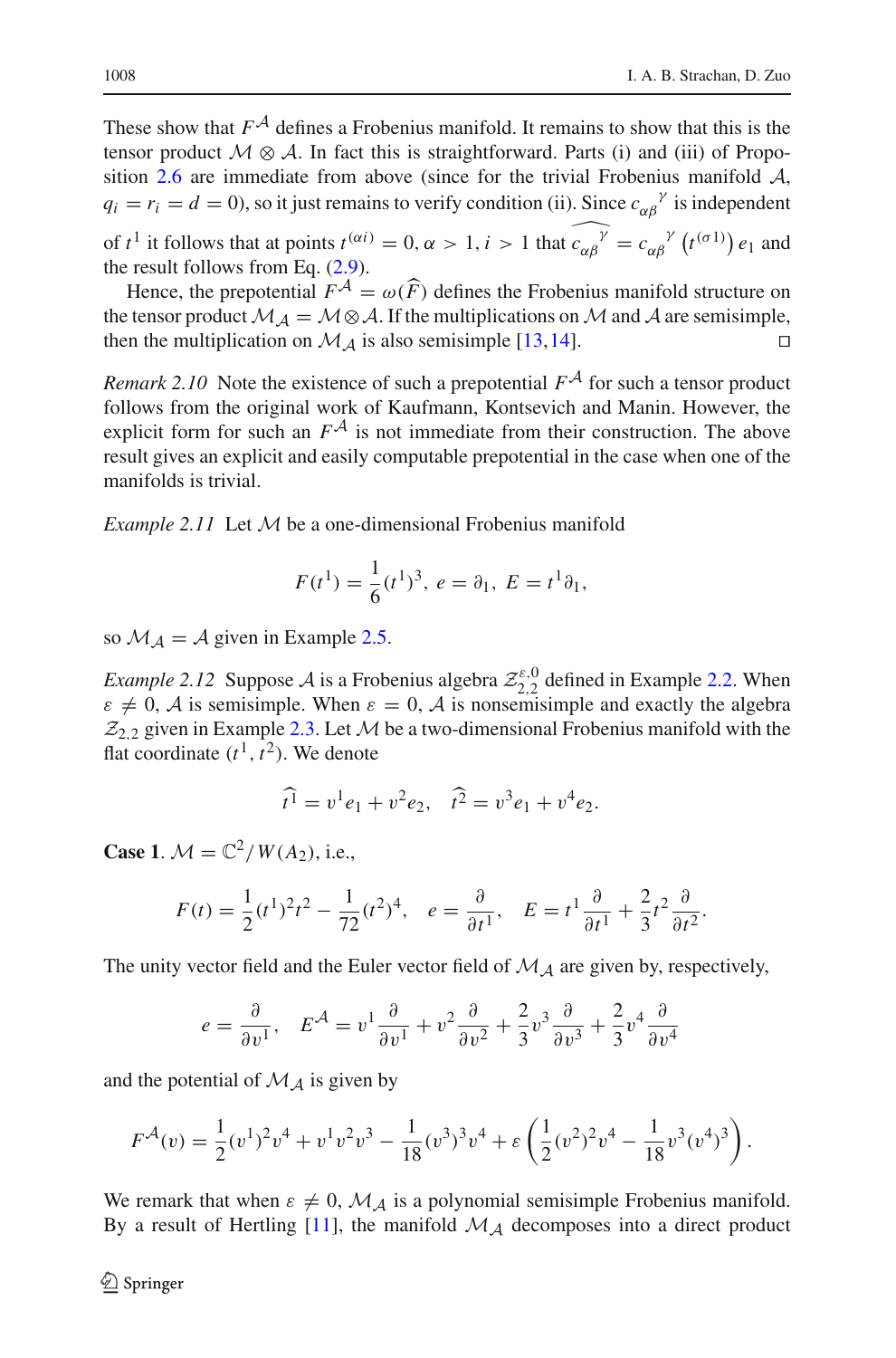$M_{A_2}$  ×  $M_{A_2}$  of two  $A_2$ -Frobenius manifolds. The algebra  $A$  can be seen as controlling this decomposition.

**Case 2.**  $M = QH^*(CP^1)$ , i.e.,

$$
F(t) = \frac{1}{2}(t^1)^2 t^2 + e^{t^2}, \quad e = \frac{\partial}{\partial t^1}, \quad E = t^1 \frac{\partial}{\partial t^1} + 2 \frac{\partial}{\partial t^2}.
$$

The unity vector field and the Euler vector field of *M<sup>A</sup>* are given by, respectively,

$$
e = \frac{\partial}{\partial v^1}, \quad E^{\mathcal{A}} = v^1 \frac{\partial}{\partial v^1} + v^2 \frac{\partial}{\partial v^2} + 2 \frac{\partial}{\partial v^3} + 2 \frac{\partial}{\partial v^4}
$$

and the potential of  $M_A$  is given by

$$
F^{\mathcal{A}}(v) = \begin{cases} \frac{1}{2} (v^{1})^{2} v^{4} + v^{1} v^{2} v^{3} + \varepsilon (v^{2})^{2} v^{4} + \frac{\sinh(\sqrt{\varepsilon} v^{4})}{\sqrt{\varepsilon}} e^{v^{3}}, \ \varepsilon \neq 0, \\ \frac{1}{2} (v^{1})^{2} v^{4} + v^{1} v^{2} v^{3} + v^{4} e^{v^{3}}, \end{cases} \qquad \varepsilon = 0.
$$

# <span id="page-12-0"></span>**3** *A***-valued topological quantum field theories**

The ideas developed in the last section may be applied to the construction of *A*valued topological quantum fields Theories on a suitably defined big phase space (i.e., with gravitational descendent fields). In fact, one could have started with this larger construction and obtained the results of the last section by restriction to the small phase space. Conversely, the reconstruction theorems which give big phase space structures from Frobenius manifold structures could be used to construct these *A*-valued TQFTs from the Frobenius manifold *MA*.

#### <span id="page-12-1"></span>**3.1 Background**

A topological quantum field theory (or TQFT) is defined in terms of properties of certain correlators which are themselves defined in terms of prepotential  $\mathcal{F}_{g\geq 0}$ . For example, consider a smooth projective variety *V* with  $H^{odd}(V; \mathbb{C}) = 0, \{\gamma_1, \ldots, \gamma_N\}$ a basis for the cohomology ring  $M := H^*(V; \mathbb{C})$  and let

$$
\eta_{\alpha\beta} = \eta(\gamma_{\alpha}, \gamma_{\beta}) = \int_{V} \gamma_{\alpha} \cup \gamma_{\beta}
$$

be the Poincaré pairing which defines a non-degenerate metric which may be used to raise and lower indices. Following the conventions of Liu and Tian [\[16](#page-28-9),[17\]](#page-28-10), a flat coordinate system  $\{t_0^{\alpha}, \alpha = 1, ..., N\}$  may be found on *M* so  $\gamma_{\alpha} = \frac{\partial}{\partial t_0^{\alpha}}$ , and in which the components of  $\eta$  are constant.

The big phase space consists of an infinite number of copies of the *M*, the small phase space, so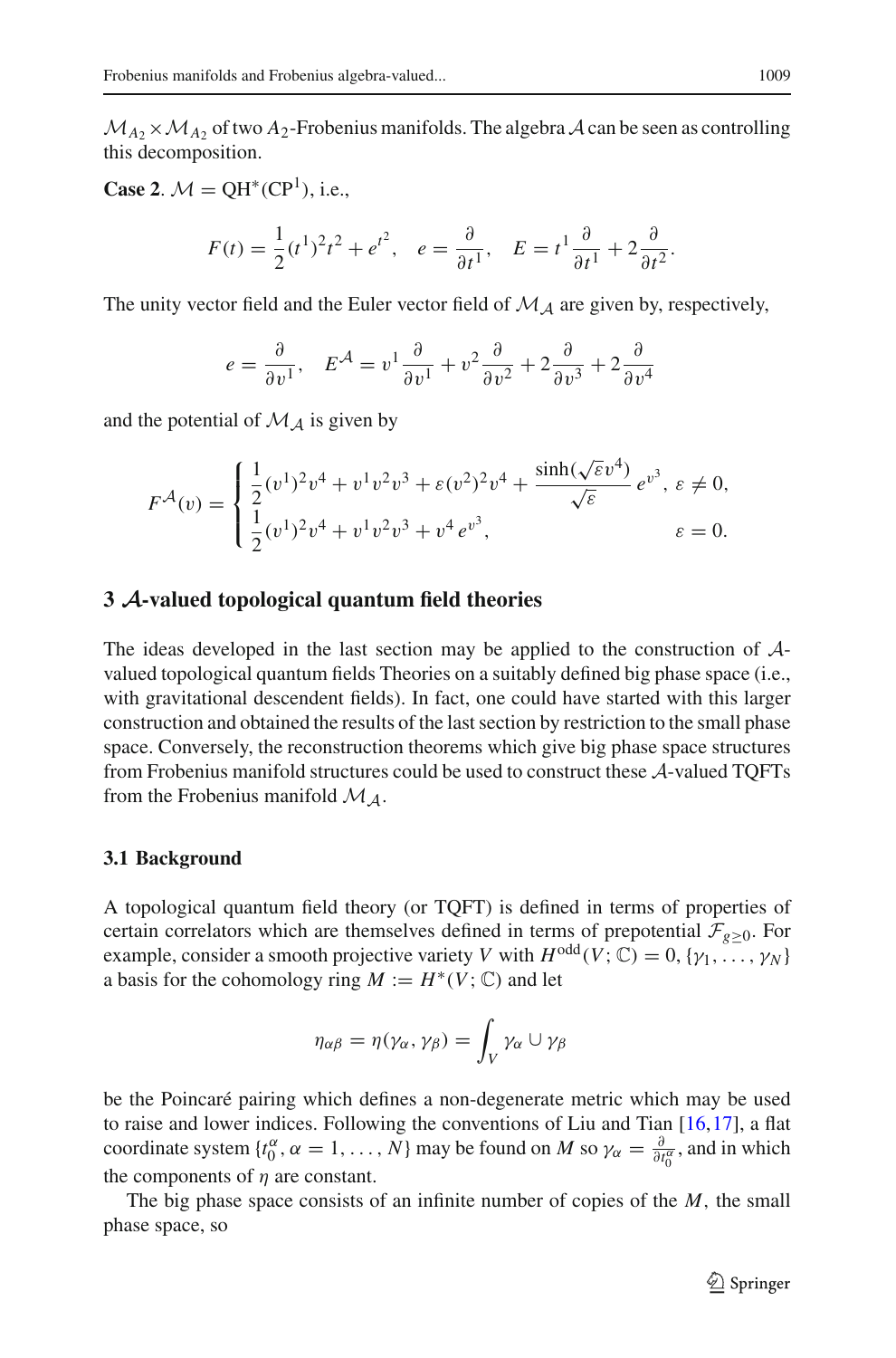$$
M^{\infty} = \prod_{n \geq 0} H^*(V; \mathbb{C}).
$$

The coordinate system  $\{t_0^{\alpha}\}\$  induces, in a canonical way, a coordinate system  $\{t_n^{\alpha}, n \in \mathbb{R}\}$  $\mathbb{Z}_{\geq 0}$ ,  $\alpha = 1, \ldots, N$  on  $M^{\infty}$ . We denote by  $\tau_n(\gamma_\alpha) = \frac{\partial}{\partial t_n^\alpha}$  (also abbreviated to  $\tau_{n,\alpha}$ ) the associated fundamental vector fields, which represent various tautological line bundles over the moduli space of curves [\[16](#page-28-9),[17\]](#page-28-10).

The descendant Gromov–Witten invariants

$$
\langle \tau_{n_1}(\gamma_{a_1})\dots \tau_{n_k}(\gamma_{a_k})\rangle_g
$$

may be combined into generating functions, called prepotentials, labeled by the genus *g*,

$$
\mathcal{F}_g = \sum_{k \geq 0} \frac{1}{k!} \sum_{n_1, \alpha_1 \dots n_k, \alpha_k} t_{n_1}^{\alpha_1} \dots t_{n_k}^{\alpha_k} \langle \tau_{n_1}(\gamma_{\alpha_1}) \dots \tau_{n_k}(\gamma_{\alpha_k}) \rangle_g,
$$

and these in turn may be used to define *k*-tensor fields on the big phase space, via the formula

<span id="page-13-0"></span>
$$
\langle \langle \mathcal{W}_1 \dots \mathcal{W}_k \rangle \rangle_g = \sum_{m_1, \alpha_1, \dots, m_k, \alpha_k} f^1_{m_1, \alpha_1} \cdots f^k_{m_k, \alpha_k} \frac{\partial^k \mathcal{F}_g}{\partial t_{m_1}^{\alpha_1} \dots \partial t_{m_k}^{\alpha_k}},\tag{3.1}
$$

for any vector fields  $W_i = \sum_{m,\alpha} f_{m,\alpha}^i \frac{\partial}{\partial t_m^{\alpha}}$ . The tensor field [\(3.1\)](#page-13-0) has a physical interpretation as the  $k$ -point correlation function of the TQFT.

The basic relationships between these correlators may then be encapsulated in the following:

**Definition 3.1** Let  $\tilde{t}_n^{\alpha} = t_n^{\alpha} - \delta_{n,1}\delta_{\alpha,1}$  and let

$$
S = -\sum_{n,\alpha} \tilde{t}_n^{\alpha} \tau_{n-1}(\gamma_{\alpha}),
$$
  

$$
\mathcal{D} = -\sum_{n,\alpha} \tilde{t}_n^{\alpha} \tau_n(\gamma_{\alpha})
$$

be the string and dilaton vector fields, respectively. Then the prepotentials  $\mathcal{F}_g$  satisfy the following relations:

*String equation*

$$
\langle\langle S\rangle\rangle_{g} = \frac{1}{2}\delta_{g,0}\sum_{\alpha,\beta}\eta_{\alpha\beta}t_{0}^{\alpha}t_{0}^{\beta};
$$

*Dilaton equation*

$$
\langle \langle \mathcal{D} \rangle \rangle_g = (2g - 2)\mathcal{F}_g - \frac{1}{24} \chi(V) \delta_{g,1};
$$

<sup>2</sup> Springer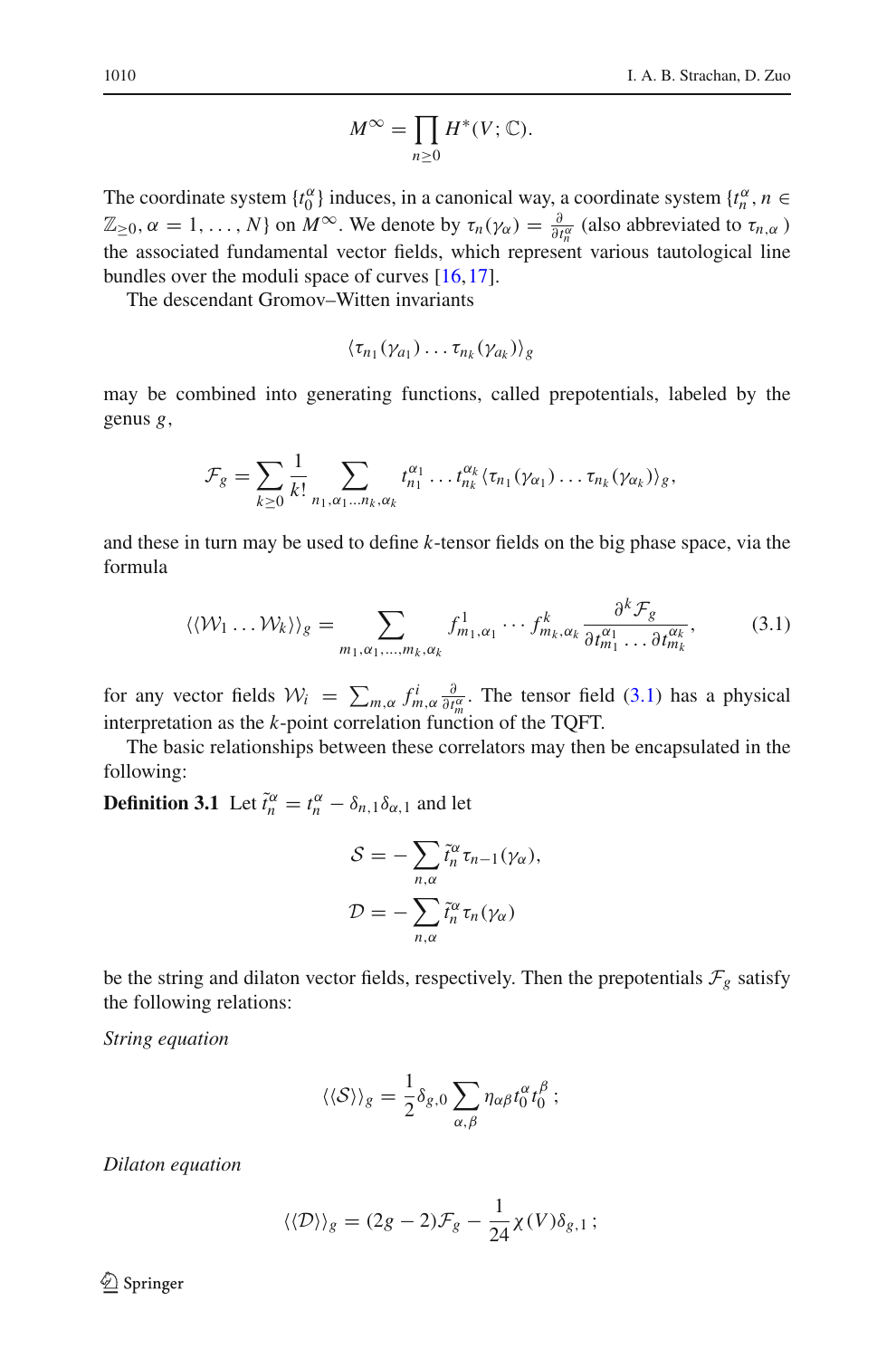*Genus-zero topological recursion relation*

 $\langle \langle \tau_{m+1}(\gamma_\alpha) \tau_n(\gamma_\beta) \tau_k(\gamma_\sigma) \rangle \rangle_0 = \langle \langle \tau_m(\gamma_\alpha) \gamma_\mu \rangle \rangle_0 \langle \langle \gamma^\mu \tau_n(\gamma_\beta) \tau_k(\gamma_\sigma) \rangle \rangle_0.$ 

By restricting such theories to primary vector fields with coefficients in the small phase space, one recovers a Frobenius manifold structure [\[5](#page-28-6),[6\]](#page-28-7) on the small phase space, with

$$
F_0(t_0^1,\ldots,t_0^N)=\mathcal{F}_0(\mathbf{t})|_{t_n^{\alpha}=0,\,n>0}
$$

becoming the prepotential for the Frobenius manifold and multiplication given by

$$
\tau_{0,\alpha}\circ\tau_{0,\beta}=\langle\langle\tau_{0,\alpha}\tau_{0,\beta}\gamma^{\sigma}\rangle\rangle_{0}|_{M}\gamma_{\sigma}.
$$

#### <span id="page-14-0"></span>**3.2** *A***-TQFT**

Given such a theory, one may extend the previous construction to obtain a new TQFT. Again, the existence of such a result follows from various reconstruction theorems, but explicit formulae may be obtained when one tensors by a constant Frobenius algebra.

<span id="page-14-1"></span>**Theorem 3.2** *Let*  $\mathcal{F}_{g\geq0}$  *be the prepotentials defining a TQFT, S and D the corresponding String and Dilaton vector fields and A be a trivial Frobenius algebra. Let f be an analytic function on*  $\mathcal{M}^{\infty}$  (that is, analytic in the flat coordinates  $t_N^{\alpha}$  for  $\mathcal{M}^{\infty}$ ) *and define the A-valued function* ˆ*f to be:*

<span id="page-14-2"></span>
$$
\hat{f} = f|_{t_N^{\alpha} \mapsto t_N^{(\alpha i)} e_i}, \qquad N \in \mathbb{Z}_{\geq 0}, \quad \alpha = 1, \dots, m, \quad i = 1, \dots, n. \tag{3.2}
$$

*Then the functions*

$$
\mathcal{F}_{g\geq 0}^{\mathcal{A}} = \omega\left(\widehat{\mathcal{F}}_{g\geq 0}\right)
$$

*and vector fields*

$$
\mathcal{S}^{\mathcal{A}} = -\sum_{N, (\alpha i)} \tilde{t}_{N}^{(\alpha, i)} \tau_{N-1, (\alpha i)},
$$

$$
\mathcal{D}^{\mathcal{A}} = -\sum_{N, (\alpha i)} \tilde{t}_{N}^{(\alpha, i)} \tau_{N, (\alpha i)}
$$

*satisfy the axioms of a topological quantum field theory.*

*Proof Genus-zero topological recursion relation*

By repeating the construction in Theorem [2.9](#page-7-1) (essentially using [\(2.8\)](#page-8-1)), one easily obtains the equation

$$
\langle\langle\tau_{M+1,(\alpha i)}\tau_{N,(\beta j)}\tau_{K,(\sigma k)}\rangle\rangle_0 = \omega\left(\langle\langle\tau_{M+1,\alpha}\tau_{N,\beta}\tau_{K,\sigma}\rangle\rangle_0^{\hat{}} \circ e_i \circ e_j \circ e_k\right)
$$

 $\mathcal{D}$  Springer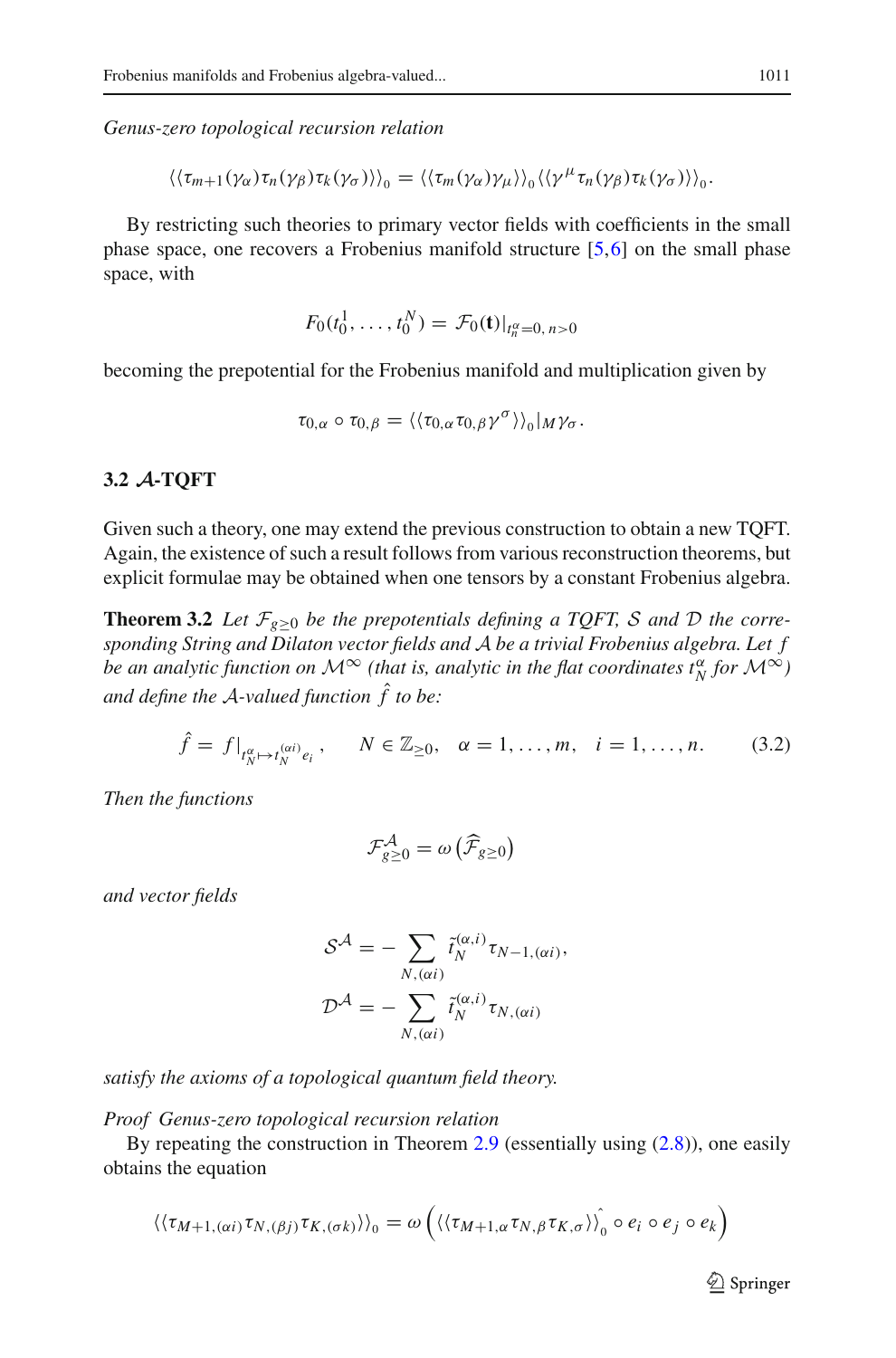(where we displace the^symbol for notational convenience, so  $f \hat{i} = \hat{f}$ ). On using the topological recursion relation, this decomposes as

$$
\langle\langle\tau_{M+1,(\alpha i)}\tau_{N,(\beta j)}\tau_{K,(\sigma k)}\rangle\rangle_{0} = \eta^{\mu\nu}\omega\left(\langle\langle\tau_{M,\alpha}\gamma_{\mu}\rangle\rangle_{0} \circ e_{i} \circ e_{j} \circ \langle\langle\gamma_{\mu}\tau_{N,\beta}\tau_{K,\sigma}\rangle\rangle_{0} \circ e_{k}\right)
$$
  
=  $\eta^{\mu\nu}\omega\left(\langle\langle\tau_{M,\alpha}\gamma_{\mu}\rangle\rangle_{0} \circ e_{i} \circ e_{r}\right) \eta^{rs}\omega\left(e_{s} \circ e_{j} \circ \langle\langle\gamma_{\mu}\tau_{N,\beta}\tau_{K,\sigma}\rangle\rangle_{0} \circ e_{k}\right)$ 

on using [\(2.7\)](#page-8-0). Since

$$
\langle \langle \tau_{M,(\alpha i)} \gamma_{(\mu r)} \rangle \rangle_0 = \omega \left( \langle \langle \tau_{M,\alpha} \gamma_{\mu} \rangle \rangle_0 \circ e_i \circ e_r \right),
$$
  

$$
\langle \langle \gamma_{(\mu s)} \tau_{N,(\beta j)} \tau_{K,(\sigma k)} \rangle \rangle_0 = \omega \left( e_s \circ \langle \langle \gamma_{\mu} \tau_{N,\beta} \tau_{K,\sigma} \rangle \rangle_0 \circ e_s \circ e_j \circ e_k \right),
$$

the result follows.

*String equation*

Again, on using  $(2.8)$  it follows that

$$
\langle \langle S^{\mathcal{A}} \rangle \rangle_{g} = - \sum_{M, (\alpha i)} \tilde{t}_{M}^{(\alpha, i)} \omega \left[ \frac{\widehat{\partial \mathcal{F}_{g}}}{\partial t_{M-1}^{\alpha}} \circ e_{i} \right],
$$
  
=  $\omega \left( \langle \langle S \rangle \rangle_{g} \right).$ 

Since *S* satisfies the string equation,

$$
\langle \langle S^{\mathcal{A}} \rangle \rangle_{g} = \frac{1}{2} \delta_{g,0} \omega \left[ \sum_{\alpha,\beta} \hat{t}_{0}^{\alpha} \circ \hat{t}_{0}^{\beta} \right],
$$
  

$$
= \frac{1}{2} \delta_{g,0} \sum_{(\alpha,i),(\beta,j)} \eta_{(\alpha i)(\beta j)} t_{0}^{(\alpha i)} t_{0}^{(\beta j)},
$$

using the definition of the lifting map and the fundamental property  $\omega(e_i \circ e_j) = \eta_{ij}$ .

*Dilaton equation*

Similarly, since  $D$  satisfies the Dilaton equation,

$$
\langle \langle \mathcal{D}^{\mathcal{A}} \rangle \rangle_{g} = \omega \left( \langle \langle \mathcal{D} \rangle \rangle_{g} \right),
$$
  
=  $(2g - 2)\omega(\hat{\mathcal{F}}_{g}) - \frac{1}{24} \delta_{g,1} \chi(V) \omega(e_{1}),$   
=  $(2g - 2)\mathcal{F}_{g}^{\mathcal{A}} - \frac{1}{24} \delta_{g,1} \chi^{\mathcal{A}}(V),$ 

where  $\chi^{\mathcal{A}}(V) = \chi(V)\omega(e_1)$ .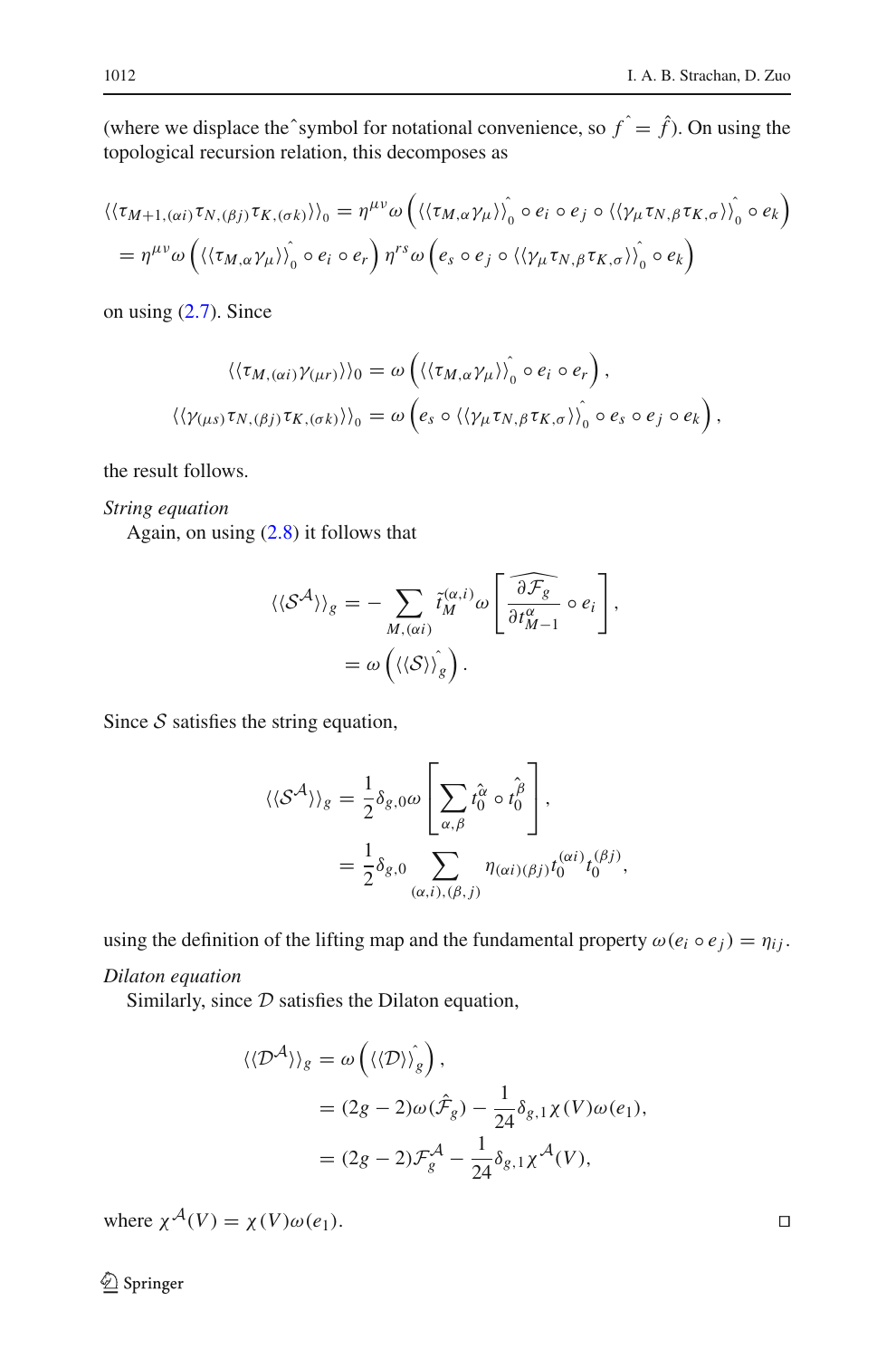*Remark 3.3* The above axioms do not include the big phase space counterpart to the Euler vector field, but the same ideas may be applied if such a field exists on the original TQFT.

The individual prepotentials may be combined into a single  $\tau$ -function

$$
\tau(t_N^{\alpha})=e^{\sum\hbar^{g-1}\mathcal{F}_g}.
$$

In the simplest case, when  $\dim M = 1$ , this defines a specific solution of the KdV hierarchy. The full connection between such  $\tau$ -functions and corresponding integrable hierarchies remains an important open problem.

Since each prepotential  $\mathcal{F}_g$  lifts to prepotentials  $\mathcal{F}_g^{\mathcal{A}}$ , one may define a corresponding  $\tau$ -function

$$
\tau^{\mathcal{A}}(t_N^{\alpha})=e^{\sum\hbar^{g-1}\mathcal{F}_g^{\mathcal{A}}}
$$

and it is clear that  $\tau^{\mathcal{A}} = \omega[\hat{\tau}]$ . It seems natural to conjecture that such a function should define a solution to a corresponding *A*-valued dispersive integrable hierarchy. However, this first requires the development of a theory of such *A*-valued hierarchies.

# <span id="page-16-0"></span>**3.3 The role of the Frobenius form** *ω*

The Frobenius form  $\omega$  plays a vital role in the above constructions; without it one only has *A*-valued objects. However, one can dispense with it and deal directly with such *A*-valued objects and derive relations satisfied by them. For example, using the lifting map [\(3.2\)](#page-14-2), one can define *A*-valued 'correlators':

$$
\langle \langle \tau_{N,(\alpha i)} \dots \tau_{M,(\beta j)} \rangle \rangle_g^{\mathcal{A}} = \left[ \frac{\partial}{\partial t_N^{\alpha}} \dots \frac{\partial}{\partial t_M^{\beta}} \mathcal{F}_g \right] \circ e_i \circ \dots \circ e_j,
$$
  

$$
= \langle \langle \tau_{N,\alpha} \dots \tau_{M,\beta} \rangle \rangle_g \circ e_i \circ \dots \circ e_j.
$$

It is straightforward to derive the following recursion relation:

$$
\Omega \circ \langle \langle \tau_{M+1,(\alpha i)} \tau_{N,(\beta j)} \tau_{K,(\sigma k)} \rangle \rangle_0^{\mathcal{A}}
$$
  
=  $\eta^{(\mu r)(\gamma s)} \langle \langle \tau_{M,(\alpha i)} \tau_{0,(\mu r)} \rangle \rangle_0^{\mathcal{A}} \circ \langle \langle \tau_{0,(\gamma s)} \tau_{N,(\beta j)} \tau_{K,(\sigma k)} \rangle \rangle_0^{\mathcal{A}},$ 

where  $\Omega = \eta^{rs} e_r \circ e_s$ . If this element is invertible, then one can obtain a bona fide *A*-valued recursion relation. We will not further develop such a theory here.

#### <span id="page-16-1"></span>**4** *A***-valued dispersionless integrable systems**

It was shown by Dubrovin that, given a Frobenius manifold *M*, one can construct an associated bi-Hamiltonian hierarchy of hydrodynamic type, known as the principal hierarchy, with the geometry of the manifold encoding the various components required in its construction. This hierarchy may be written as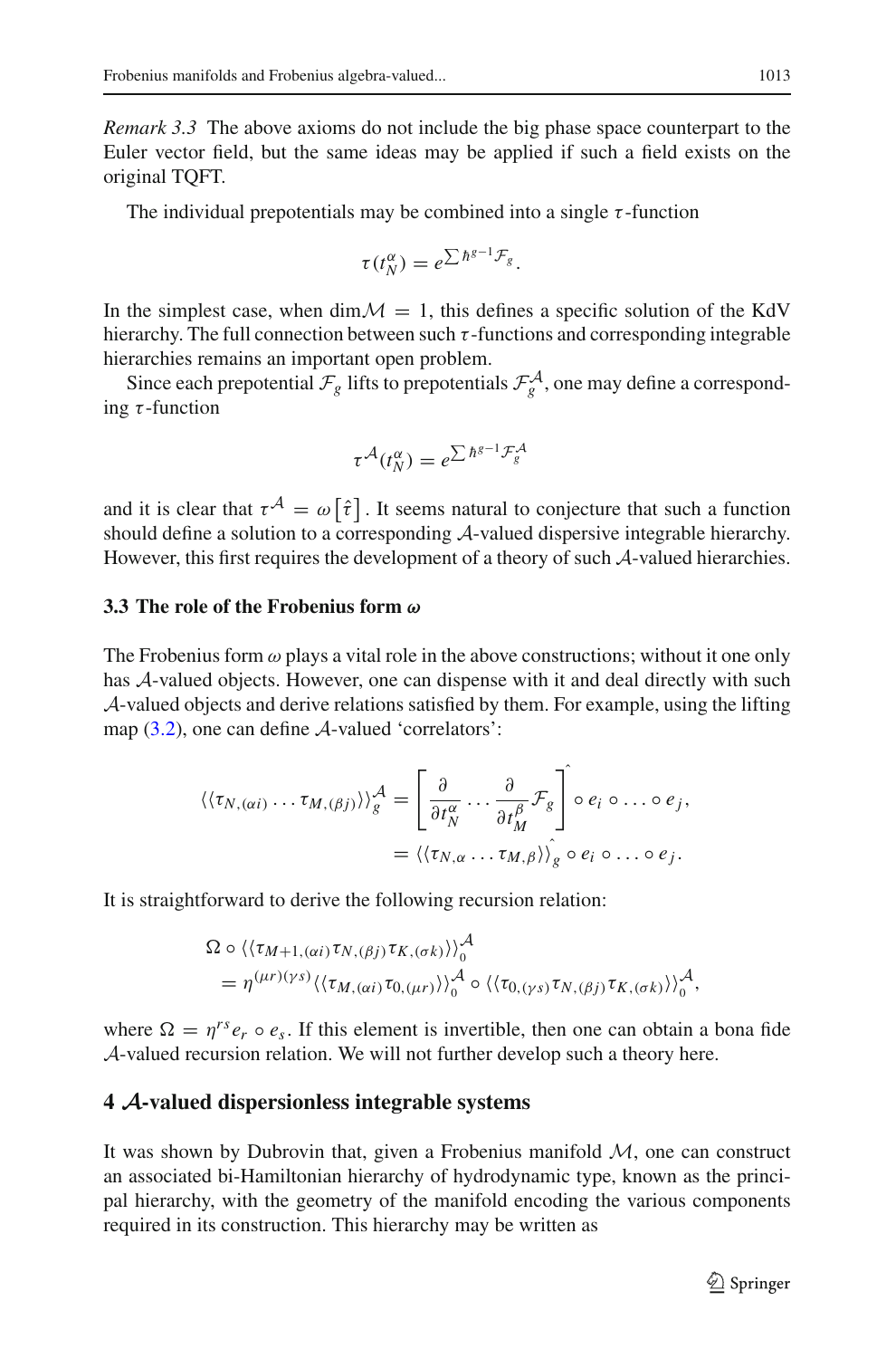$$
\frac{\partial t^{\alpha}}{\partial T^{(N,\sigma)}} = \mathcal{P}_1^{\alpha\beta} \frac{\partial h_{(N,\sigma)}}{\partial t^{\beta}},
$$
  

$$
= \mathcal{P}_2^{\alpha\beta} \frac{\partial h_{(N-1,\sigma)}}{\partial t^{\beta}}
$$
 (4.1)

with (compatible) Hamiltonian operators

$$
\mathcal{P}_1^{\alpha\beta} = \eta^{\alpha\beta} \frac{\mathrm{d}}{\mathrm{d}X}, \qquad \mathcal{P}_2^{\alpha\beta} = g^{\alpha\beta} \frac{\mathrm{d}}{\mathrm{d}X} + \Gamma^{\alpha\beta}_{\gamma} t_X^{\gamma},
$$

where  $g^{\alpha\beta} = c^{\alpha\beta}{}_{\gamma} E^{\gamma}$  is the intersection form on *M* (and  $\Gamma^{\alpha\beta}_{\gamma} = -g^{\alpha\mu} \Gamma^{\beta}_{\mu\gamma}$ ). The Hamiltonian densities  $h_{(N,\sigma)}$  come from the coefficients in the expansion of the deformed flat coordinates for the Dubrovin connection,

$$
t_{\alpha}(\lambda) = \sum_{N=0}^{\infty} h_{(N,\alpha)} \lambda^N, \quad h_{(0,\alpha)} = \eta_{\alpha\beta} t^{\beta},
$$

and these satisfy the recursion relation

$$
\frac{\partial^2 h_{(N,\sigma)}}{\partial t^\alpha \partial t^\beta} = c_{\alpha\beta}^{\ \ \mu}(\mathbf{t}) \frac{\partial h_{(N-1,\sigma)}}{\partial t^\mu}
$$
(4.2)

(together with certain normalization conditions).

The Frobenius manifold  $M_A$  will automatically inherit such a hierarchy by the very nature of it being a Frobenius manifold. However, such a hierarchy is best written as an *A*-valued system, with *m*-*A*-valued dependent fields rather than *mn*-scalar-valued dependent fields.

We begin by showing how the deformed flat variables on  $M_A$  may be constructed from those on  $M$ . This is achieved by lifting and evaluation the Hamiltonian densities for *M*.

**Lemma 4.1** *Let*  $h_{N,\sigma}$  *be the coefficients in the deformed flat connection on M*. *Then the functions*

$$
\mathfrak{h}_{(N,\sigma,r)} = \omega\left(\widehat{h_{(N,\sigma)}} \circ e_r\right)
$$

*satisfy the recursion relation*

$$
\frac{\partial^2 \mathfrak{h}_{(N,\sigma,r)}}{\partial t^{(\alpha i)} \partial t^{(\beta j)}} = c_{(\alpha i)(\beta j)}^{\qquad (\gamma k)} \frac{\partial \mathfrak{h}_{(N-1,\sigma,r)}}{\partial t^{(\gamma k)}}.
$$

*and the initial conditions*  $\mathfrak{h}_{(0,\sigma,r)} = \eta_{(\sigma r)(\mu s)} t^{(\mu s)}$  *and hence define the deformed flat coordinates on MA*.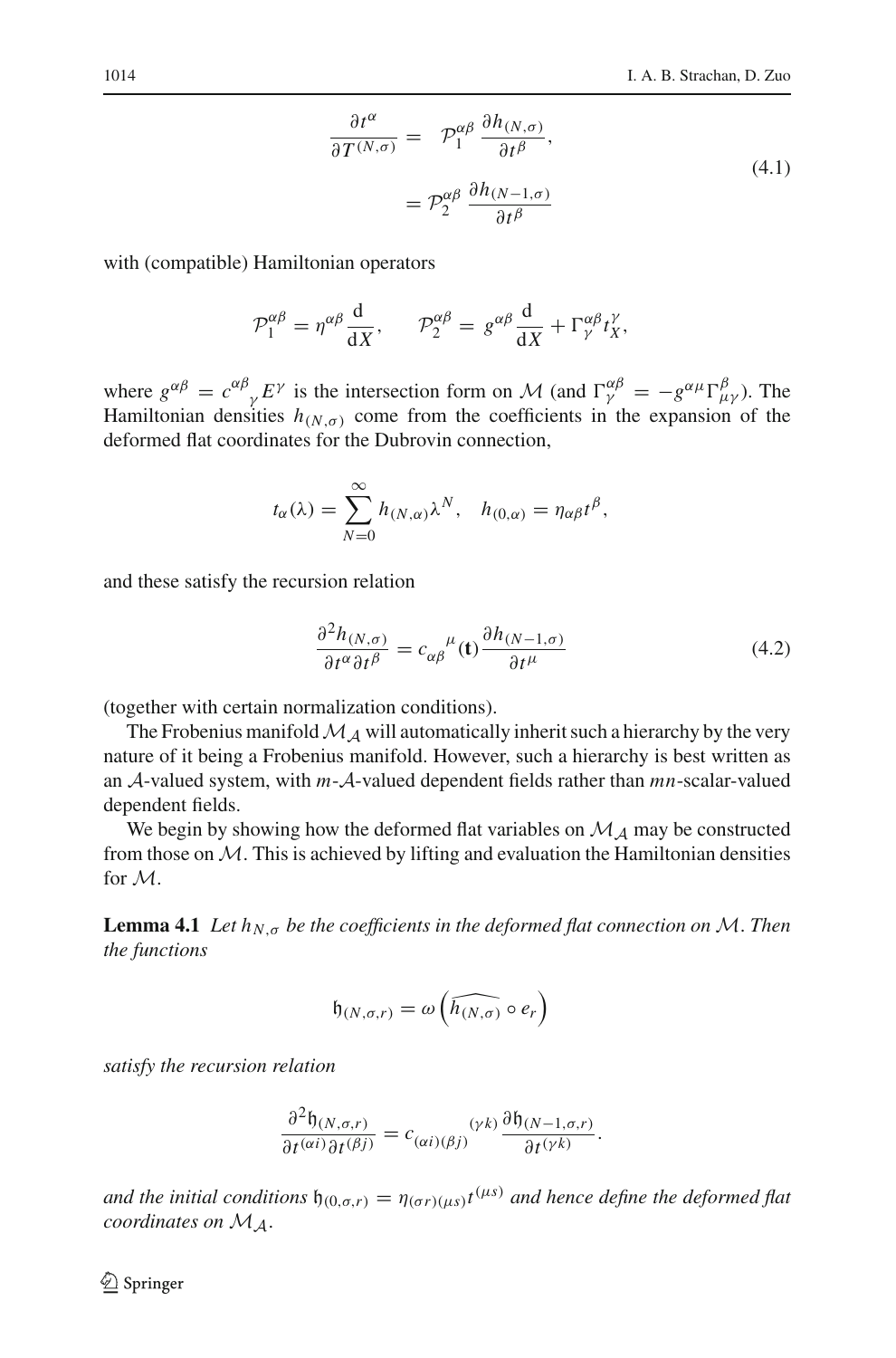*Proof* This is a straightforward calculation (we drop the σ-label on the various *h*'s for clarity): We have

$$
\frac{\partial \widehat{h_N}}{\partial t^{(\alpha i)}} = \widehat{\left(\frac{\partial h_N}{\partial t^\alpha}\right)} \circ e_i
$$

and hence

$$
\frac{\partial^2 \widehat{h_N}}{\partial t^{(\alpha i)} \partial t^{(\beta j)}} = \left( \frac{\widehat{\partial^2 h_N}}{\partial t^\alpha \partial t^\beta} \right) \circ e_i \circ e_j,
$$

$$
= \widehat{\left( c_{\alpha \beta}^{\gamma} \right)} \circ \frac{\widehat{\partial h_{N-1}}}{\partial t^{\gamma}} \circ e_i \circ e_j.
$$

Thus, using  $\omega$  to evaluate this  $\mathcal{A}$ -valued expression gives

$$
\frac{\partial^2 \mathfrak{h}_{(N,r)}}{\partial t^{(\alpha i)} \partial t^{(\beta j)}} = \omega \left( \left( \frac{\widehat{\partial^2 h_N}}{\partial t^\alpha \partial t^\beta} \right) \circ e_i \circ e_j \circ e_r \right),
$$
  

$$
= \left[ \widehat{c_{\alpha\beta}^{\gamma}} \right]^p c_{ij}^q \omega \left( \left( \frac{\widehat{\partial h_{N-1}}}{\partial t^\gamma} \right) \circ e_p \circ e_q \circ e_r \right),
$$
  

$$
= \underbrace{\left[ \widehat{c_{\alpha\beta}^{\gamma}} \right]^p c_{ij}^q c_{pq}^q \omega \left( \frac{\partial \widehat{h_{N-1}}}{\partial t^{(\gamma k)}} \circ e_r \right),
$$
  

$$
= c_{(\alpha i)(\beta j)}^{\quad (\gamma k)} \frac{\partial \mathfrak{h}_{(N-1,r)}}{\partial t^{(\gamma k)}}.
$$

If  $N = 0$ , then, since  $\hat{t}^{\hat{\mu}} = t^{(\mu s)} e_s$ ,

$$
\mathfrak{h}_{(0,\sigma,r)} = \omega\left(\widehat{h_{(0,\sigma)}} \circ e_r\right),
$$
  
=  $\eta_{\sigma\mu}\eta_{rs}t^{(\mu s)}\omega\left(e_s \circ e_r\right),$   
=  $\eta_{(\sigma r)(\mu s)}t^{(\mu s)},$ 

which is, as required, a Casimir function on *MA*.

<span id="page-18-0"></span>In the obvious way, one can lift the operators  $P_1$ ,  $P_2$  to  $A$ -valued operators and obtain the following theorem:

**Theorem 4.2** *The principal hierarchy on M<sup>A</sup> may be written in terms of A-valued fields, densities and operators, as*

$$
\qquad \qquad \Box
$$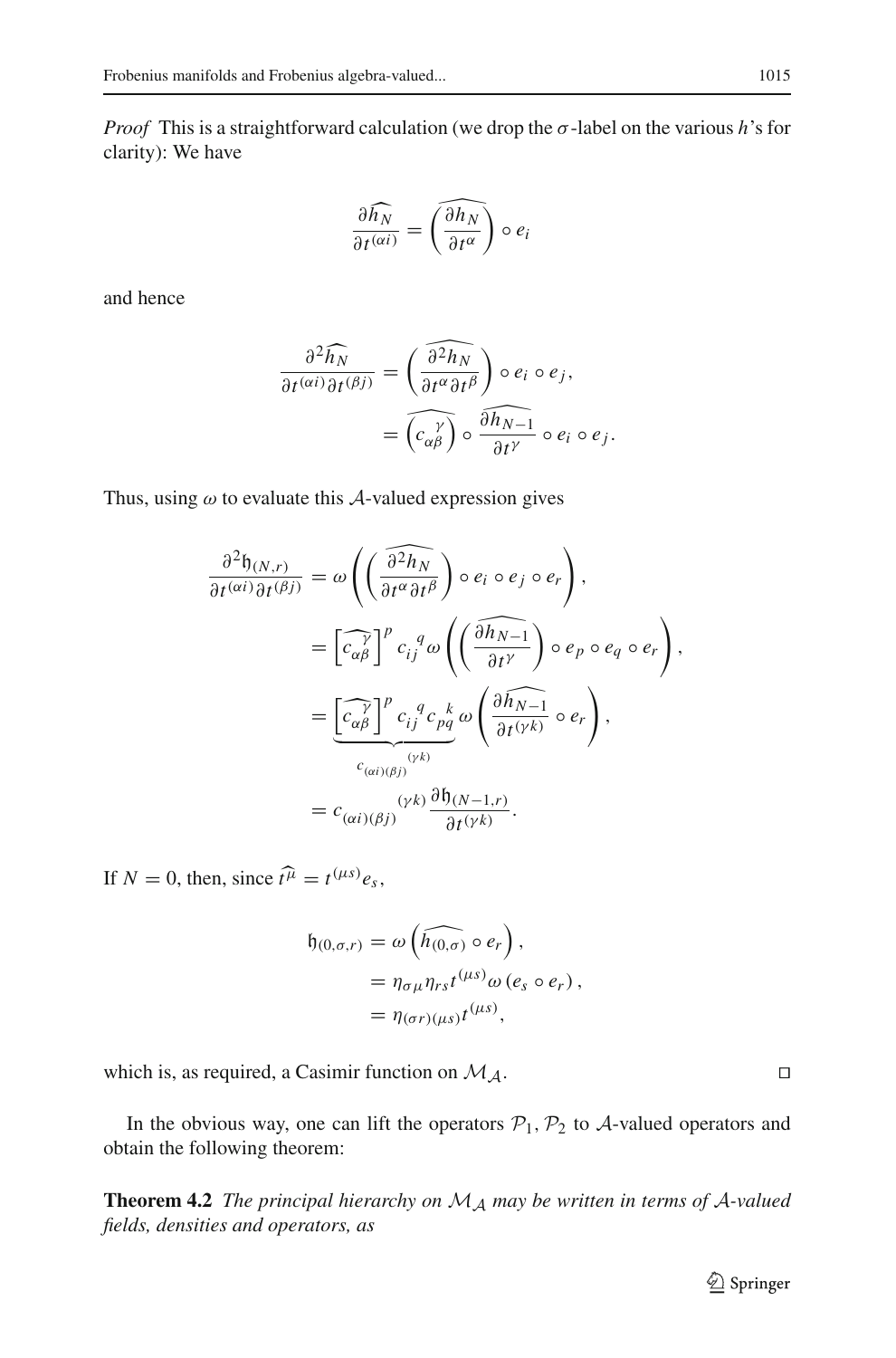$$
\frac{\partial \widehat{t}^{\alpha}}{\partial T^{(N,\sigma,r)}} = \widehat{\mathcal{P}_1^{\alpha\beta}} \circ \frac{\partial \widehat{h_{(N,\sigma)}}}{\partial t^{(\beta r)}},
$$
\n
$$
= \widehat{\mathcal{P}_2^{\alpha\beta}} \circ \frac{\partial \widehat{h_{(N-1,\sigma)}}}{\partial t^{(\beta r)}}.
$$
\n(4.3)

# *Proof First Hamiltonian structure*

By definition, and on using previous results,

$$
\frac{\partial t^{(\alpha i)}}{\partial T^{(N,\sigma,r)}} = \eta^{(\alpha i)(\beta j)} \frac{d}{dX} \frac{\partial \mathfrak{h}_{(N,\sigma,r)}}{\partial t^{(\beta j)}},
$$

$$
= \eta^{\alpha \beta} \eta^{ij} \frac{d}{dX} \left[ \frac{\partial \widehat{h_{(N,\sigma)}}}{\partial t^{\beta}} \right]^k \omega(e_k \circ e_j \circ e_r).
$$

Since  $\hat{t}^{\alpha} = t^{(\alpha i)} e_i$  by definition, one obtains

$$
\frac{\partial \widehat{t^{\alpha}}}{\partial T^{(N,\sigma,r)}} = \eta^{\alpha\beta} \frac{d}{dX} \left[ \frac{\widehat{\partial h_{(N,\sigma)}}}{\partial t^{\beta}} \right]^k \eta^{ij} \omega(e_k \circ e_j \circ e_r) e_i,
$$

$$
= \eta^{\alpha\beta} \frac{d}{dX} \left\{ \frac{\widehat{\partial h_{(N,\sigma)}}}{\partial t^{\beta}} \circ e_r \right\},
$$

$$
= \widehat{\eta^{\alpha\beta}} \circ \frac{d}{dX} \frac{\widehat{\partial h_{(N,\sigma)}}}{\partial t^{(\beta r)}},
$$

since as the components of  $\eta$  are constants,  $\eta^{\alpha\beta} = \eta^{\alpha\beta} e_1$ .

# *Second Hamiltonian structure*

The second Hamiltonian operator  $\mathcal{P}_2^{\alpha\beta}$  on  $\mathcal M$  takes the form<sup>2</sup>

$$
\mathcal{P}_2^{\alpha\beta} = g^{\alpha\beta} \frac{rm d}{dX} + \left(\frac{d+1}{2} - q_{\beta}\right) c^{\alpha\beta}{}_{\gamma} t_X^{\gamma}
$$

and hence on *MA*,

<span id="page-19-1"></span>
$$
\frac{\partial t^{(\alpha i)}}{\partial T^{(N,\sigma,r)}} = \left[ g^{(\alpha i)(\beta j)} \frac{d}{dX} + \left( \frac{d+1}{2} - q_{\beta} \right) c^{(\alpha i)(\beta j)}_{(\gamma k)} t_X^{(\gamma k)} \right] \frac{\partial \mathfrak{h}_{(N-1,\sigma,r)}}{\partial t^{(\beta j)}}.
$$
\n(4.4)

Note, since the Euler vector field on *A* is trivial ( $q_i = r_i = d_A = 0$ ), it follows that  $q(\beta j) = q\beta$  and *d* is the same on both *M* and *M<sub>A</sub>*. Also, by definition,

<span id="page-19-0"></span><sup>&</sup>lt;sup>2</sup> We ignore the precise normalization of the second Hamiltonian structure. We also assume here that the manifold  $M$  is non-resonant. It is easy to show that if  $M$  is non-resonant, then so is  $M_A$ .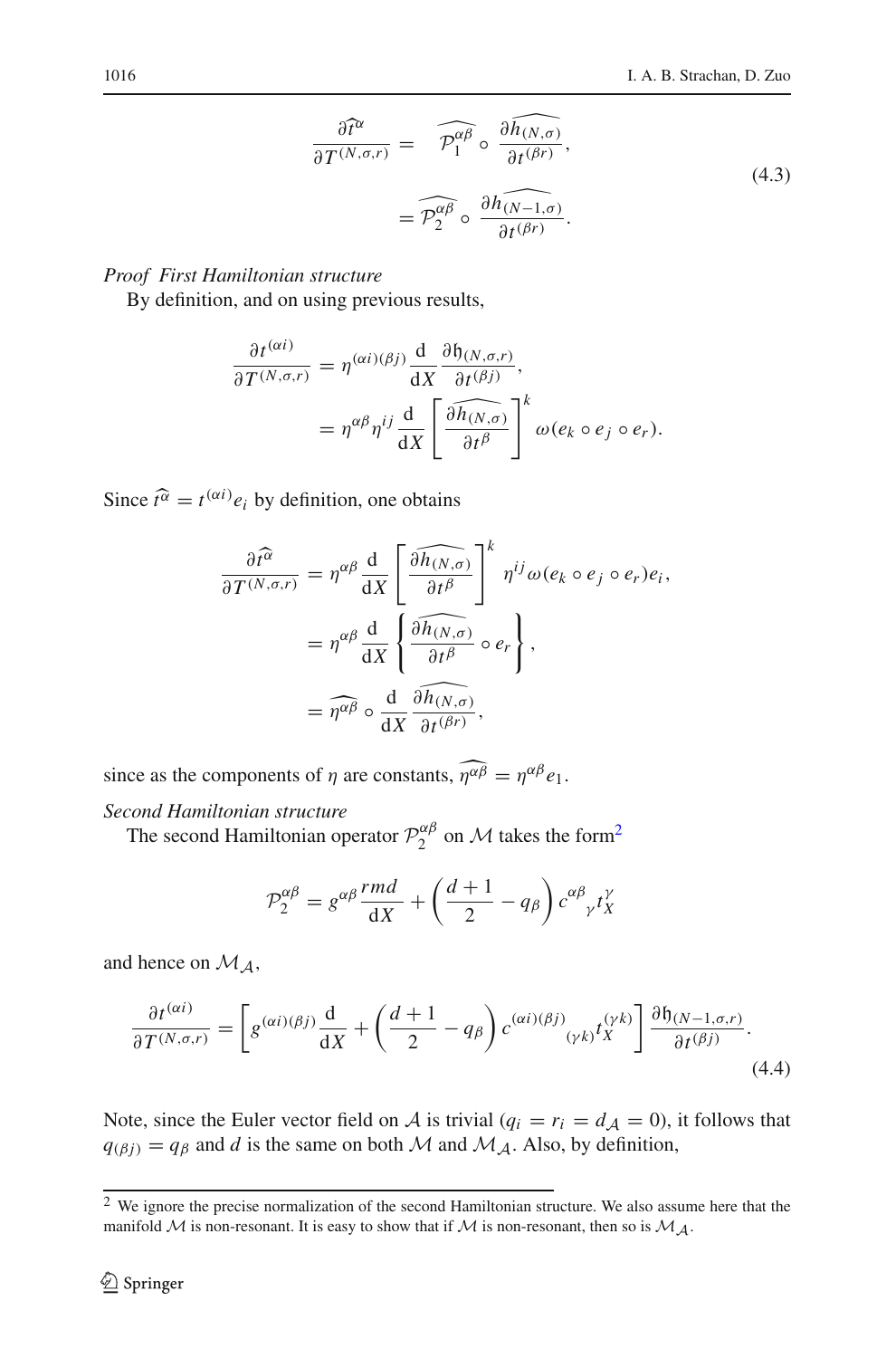$$
g^{(\alpha i)(\beta j)} = c^{(\alpha i)(\beta j)} \left( \gamma_k \right) E^{(\gamma k)},
$$
  
= 
$$
\eta^{\beta \mu} \eta^{j s} \left[ \widehat{c_{\mu \gamma}}^{\alpha} \right]^p c_{s k}^q c_{p q}^i (1 - q_{\gamma}) t^{(\gamma k)}.
$$

For simplicity, we will consider the first term in [\(4.4\)](#page-19-1) only, and the corresponding proof of the second term follows practically verbatim the proof of the first. Thus,

$$
g^{(\alpha i)(\beta j)} \frac{d}{dX} \frac{\partial \mathfrak{h}_{(N-1,\sigma,r)}}{\partial t^{(\beta j)}} = \left[ c^{\alpha \beta} \right]^p c_{pk}^q (1 - q_\gamma) t^{(\gamma k)} \frac{d}{dX} \left[ \frac{\partial \widehat{h_{(N-1,\sigma)}}}{\partial t^\beta} \right]^d \omega(e_d \circ e_j \circ e_r), = \left[ \widehat{g^{\alpha \beta}} \right]^q c_q^{\ ij} \frac{d}{dX} \left[ \frac{\partial \widehat{h_{(N-1,\sigma)}}}{\partial t^\beta} \right]^d c_{dr}^{\ s} \eta_{sj},
$$

since  $\widehat{g^{\alpha\beta}} = \widehat{c^{\alpha\beta}}_y \circ (1 - q_\gamma)t^{(\gamma q)}e_q$ . On using the associative and commutative properties of the multiplication, and on contracting with  $e_i$ , one obtains

$$
g^{(\alpha i)(\beta j)} \frac{d}{dX} \frac{\partial \mathfrak{h}_{(N-1,\sigma,r)}}{\partial t^{(\beta j)}} e_i = \left[ \widehat{g^{\alpha \beta}} \right]^q c_{qs}^i \frac{d}{dX} \left[ \frac{\partial \widehat{h_{(N-1,\sigma)}}}{\partial t^\beta} \circ e_r \right]^s e_i,
$$
  

$$
= \widehat{g^{\alpha \beta}} \circ \frac{d}{dX} \left[ \frac{\partial \widehat{h_{(N-1,\sigma)}}}{\partial t^\beta} \circ e_r \right],
$$
  

$$
= \widehat{g^{\alpha \beta}} \circ \frac{d}{dX} \frac{\partial \widehat{h_{(N-1,\sigma)}}}{\partial t^{(\beta r)}}.
$$

Note that these flows on  $\mathcal{M}_A$  simplify if  $r = 1$ .

*Example 4.3* If dim  $\mathcal{M} = 1$  and  $r = 1$ , one obtains the bi-Hamiltonian structures from the *A*-valued Mongé equation

$$
\mathcal{U}_T=\mathcal{U}\circ\mathcal{U}_X
$$

with conserved densities

$$
\mathfrak{h}_N = \frac{1}{(N+1)!} \omega(\underbrace{\mathcal{U} \circ \cdots \circ \mathcal{U}}_{N+1 \text{ terms}}).
$$

The form of the flows in Theorem [4.2](#page-18-0) is somewhat hybrid in nature, and to rewrite them as a genuine *A*-valued bi-Hamiltonian system one must introduce the variational derivative with respect to an *A*-valued field. Such a derivative was introduced in [\[19\]](#page-29-2) and is defined by the equation

<span id="page-20-0"></span>
$$
\langle \delta \mathcal{H}; v \rangle = \left. \frac{\mathrm{d}}{\mathrm{d}\epsilon} \mathcal{H} \left[ \widehat{u^{\alpha}} + \epsilon \widehat{v^{\alpha}} \right] \right|_{\epsilon=0}, \tag{4.5}
$$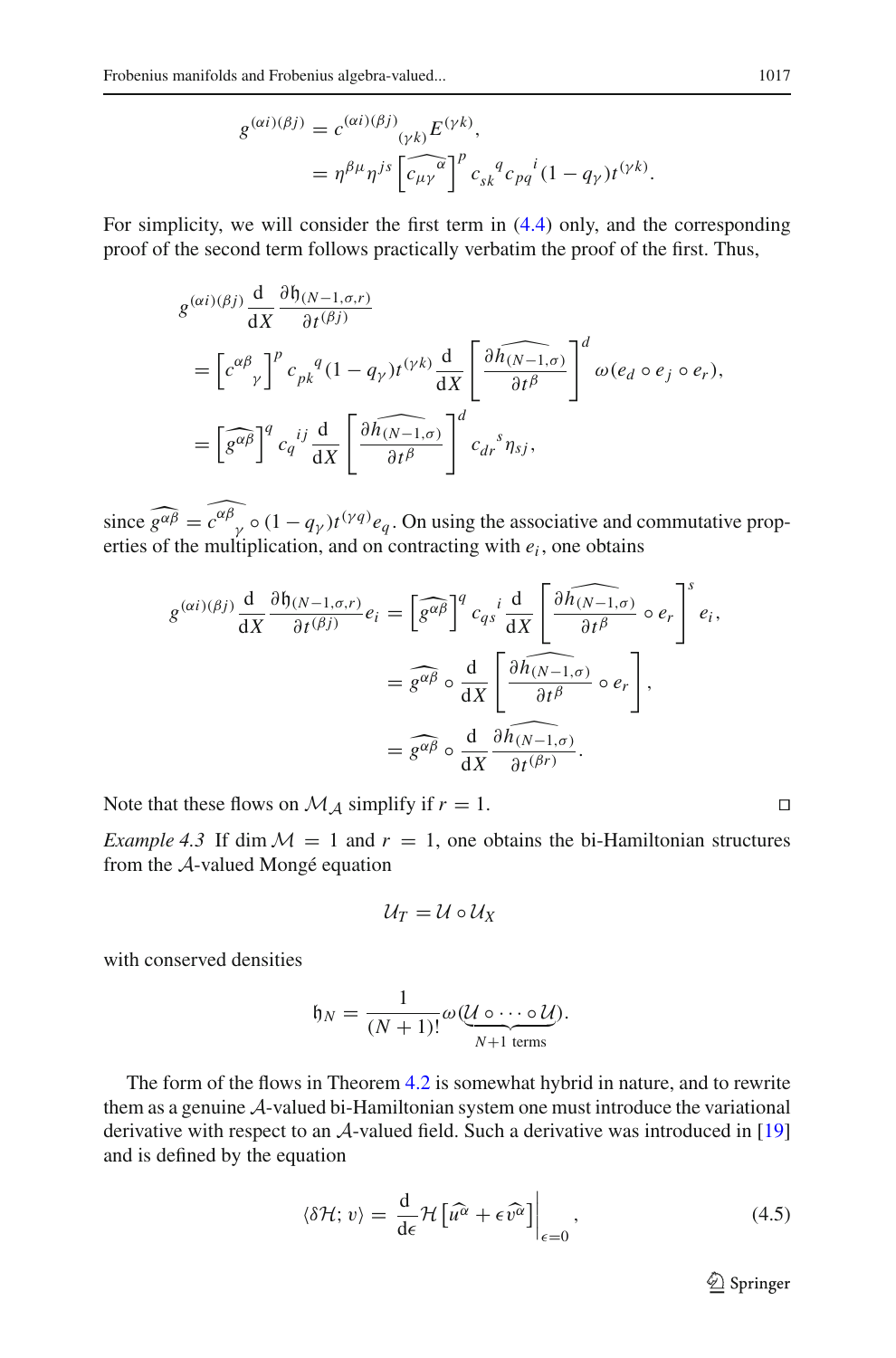where

$$
\mathcal{H} = \int \omega(\widehat{h}) \, \mathrm{d}X.
$$

With this the flows may be written as an *A*-valued bi-Hamiltonian system.

**Corollary 4.4** *The flows given in Theorem [4.2](#page-18-0) may be written as*

$$
\frac{\partial \hat{t}^{\alpha}}{\partial T^{(N,\sigma,r)}} = \widehat{\mathcal{P}_1^{\alpha\beta}} \circ \frac{\delta \mathcal{H}_{(N,\sigma,r)}}{\delta t^{\beta}},
$$
\n
$$
= \widehat{\mathcal{P}_2^{\alpha\beta}} \circ \frac{\delta \mathcal{H}_{(N-1,\sigma,r)}}{\delta t^{\beta}},
$$
\n(4.6)

*where*

$$
\mathcal{H}_{(N,\sigma,r)} = \int \omega \left( \widehat{h_{(N,\sigma,r)}} \right) \, \mathrm{d}X.
$$

*Proof* From [\(4.5\)](#page-20-0),

$$
\langle \delta \mathcal{H}_{(N,\sigma,r)}; \widehat{v^{\beta}} \rangle = \int \omega \left( \frac{\partial \widehat{h_{(N,\sigma,r)}}}{\partial t^{(\beta j)}} v^{(\beta j)} \circ e_r \right) dX,
$$

$$
= \int \omega \left( \frac{\partial \widehat{h_{(N,\sigma,r)}}}{\partial t^{\beta}} \circ e_r \circ \underbrace{v^{(\beta j)} e_j}_{\widehat{v^{\beta}}} \right) dX,
$$

and hence

$$
\frac{\delta \mathcal{H}_{(N,\sigma,r)}}{\delta t^{\beta}} = \frac{\widehat{\partial h_{(N,\sigma)}}}{\partial t^{\beta}} \circ e_r.
$$

With this, the result follows immediately.

# <span id="page-21-0"></span>**4.1 Polynomial (inverse)-metrics and bi-Hamiltonian structures**

Since all one-dimensional metrics are flat, it follows immediately from the Dubrovin-Novikov [\[7](#page-28-11)] Theorem that the operator

$$
\mathcal{P} = f(u)\frac{\mathrm{d}}{\mathrm{d}X} + \frac{1}{2}f'(u)
$$

is Hamiltonian. In this section, we study the case where *f* is a polynomial.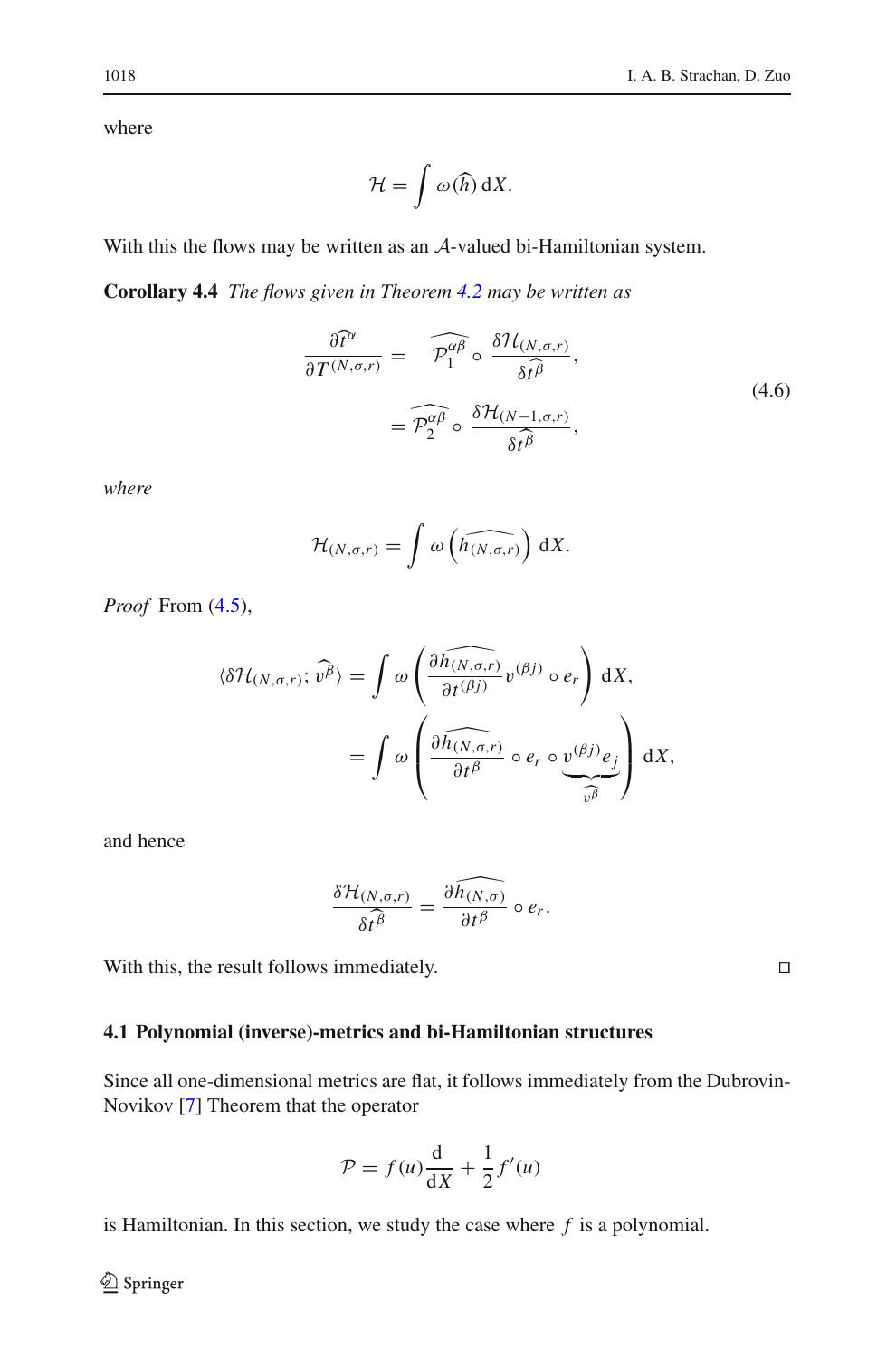*Example 4.5* Applying the lifting procedures to the operator  $P$  defined by the linear function  $f(u) = u + \lambda$  results in the linear operator

<span id="page-22-1"></span>
$$
\mathcal{P}^{ij} = \left\{ c_k^{ij} u^k \frac{d}{dX} + \frac{1}{2} c_k^{ij} u_X^k \right\} + \lambda \frac{d}{dX} \tag{4.7}
$$

defined on the Frobenius algebra *A*.

This is the Hamiltonian operator first constructed by Balinski and Novikov [\[2](#page-28-12)]. Similarly, more complicated examples may be obtained by starting with more general polynomials and applying the same procedure.

These more general examples appear to be in contradiction to an alternative method of constructing Hamiltonian operators via bi-Hamiltonian recursion. The recursion operator constructed from the bi-Hamiltonian pencil [\(4.7\)](#page-22-1) takes the form

$$
\mathcal{R}^i_j = c^i_{jk} u^k + \frac{1}{2} c^i_{jk} u^k_X \left(\frac{d}{dX}\right)^{-1}.
$$

Suppose one has a (local) Hamiltonian operator

$$
\mathcal{P}_n = g_{(n)}^{ij}(u)\frac{\mathrm{d}}{\mathrm{d}X} + \Gamma_{(n)k}^{ij}(u)u_X^k
$$

with  $g_{(0)}^{ij} = \eta^{ij}$ ,  $\Gamma_{(0)k}^{ij} = 0$ . Applying the operator  $\mathcal{R}$  gives

$$
\left(\mathcal{RP}_{(n)}\right)^{ij} = \left\{ g_{(n+1)}^{ij}(u) \frac{d}{dX} + \Gamma_{(n+1)k}^{ij}(u)u_X^k \right\} + \text{non-local terms}
$$

and we now define  $P(n+1)$  to be the local-term in the above expression. This gives the recursion scheme:

$$
g_{(n+1)}^{ij} = 2c_r^{ip} u^r \eta_{pq} g_{(n)}^{qj},
$$
  
\n
$$
\Gamma_{(n+1)k}^{ij} = 2c_r^{ip} u^r \eta_{pq} \Gamma_{(n)k}^{qj} + c_k^{ip} \eta_{pq} g_{(n)}^{qj}.
$$

It is a tedious, through straightforward exercise to show that if the pair  $\{g(n), \Gamma(n)\}$ defines a flat metric, then so does  $\{g(n+1), \Gamma(n+1)\}\$ , and hence  $\mathcal{P}(n)$  is a local Hamiltonian operator for all *n*. The above lifting procedure circumvents such a direct computational approach. The fact that the local (if the metric defining the local part is flat) and non-local parts of the Hamiltonian operator define separate, compatible, Hamiltonian operator is of course, well known (see, for example, [\[10\]](#page-28-13)).

# <span id="page-22-0"></span>**5** *A***-valued dispersive integrable systems**

In this section, the above ideas are extended to include dispersive, higher-order, dispersive systems.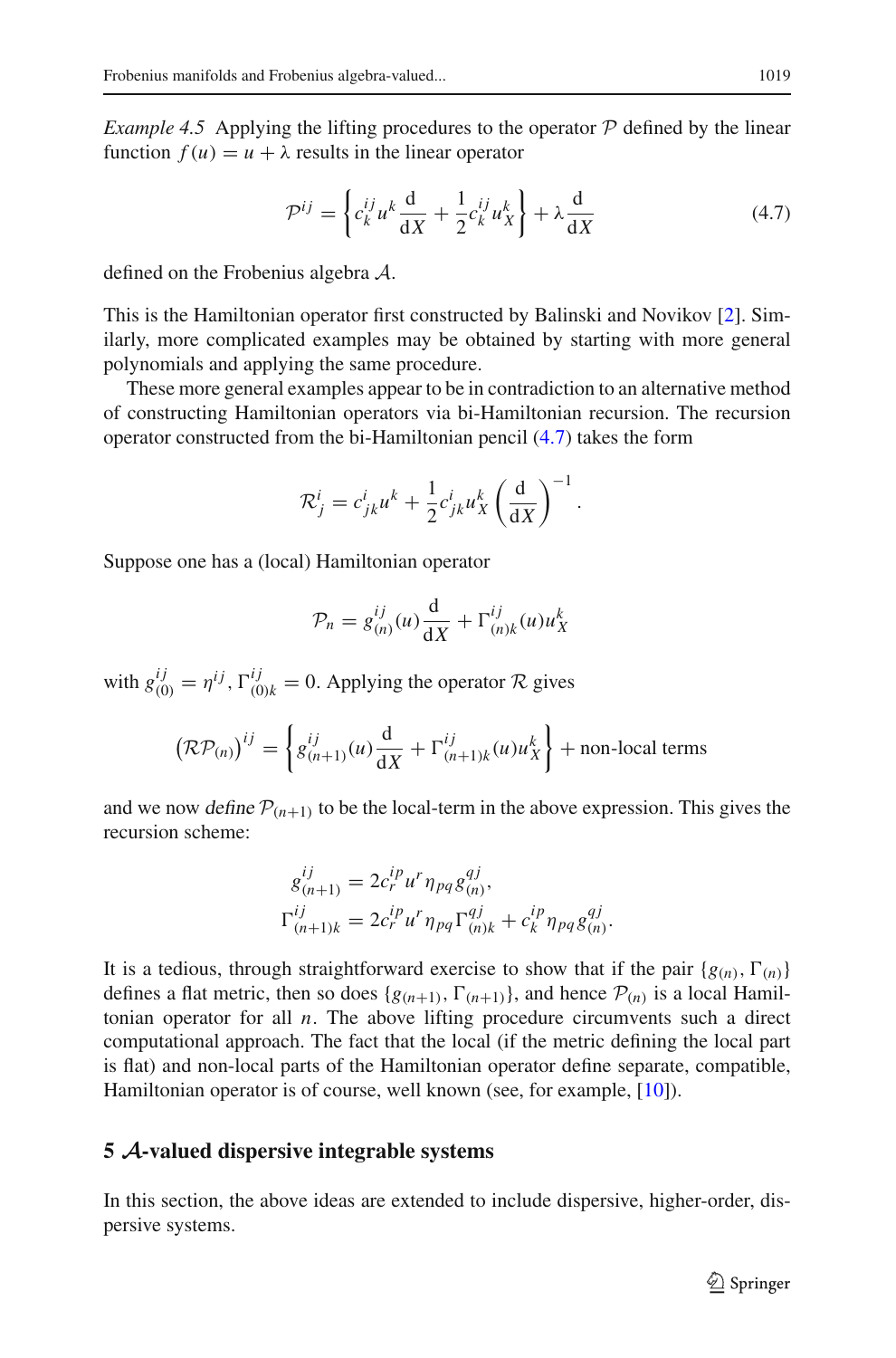# <span id="page-23-0"></span>**5.1** *A***-valued dispersive integrable systems**

The main result of this section is the following theorem:

**Theorem 5.1** *Let*  $u = {u^{\alpha}(x, t) | \alpha = 1, ..., n}$ *. Let* 

<span id="page-23-1"></span>
$$
u_t^{\alpha} = K^{\alpha}(u, u_x, \ldots) \tag{5.1}
$$

*be a Hamiltonian system with the Hamiltonian H*[*u*]*, then the corresponding A-valued system*

<span id="page-23-2"></span>
$$
\widehat{u_t^{\alpha}} = K^{\alpha}(\widehat{u, u_x, \ldots})
$$
\n(5.2)

*is also Hamiltonian with the Hamiltonian*  $\mathcal{H}[\widehat{u}] = \omega \left( \widehat{H[u]} \right)$ .

*Proof* The proof is very similar to those done in Sect. [4.](#page-16-1) Without loss of generality, we assume that the system  $(5.1)$  can be written as

$$
u_t^{\alpha} = \{u^{\alpha}, H[u]\} = \mathcal{P}^{\alpha\beta} \frac{\delta h}{\delta u^{\beta}}, \quad H[u] = \int h(u) \mathrm{d}x,\tag{5.3}
$$

where  $\mathcal{P}^{\alpha\beta}$  is a Hamiltonian operator. So the system [\(5.2\)](#page-23-2) reads

<span id="page-23-3"></span>
$$
\widehat{u_t^{\alpha}} = \widehat{\mathcal{P}^{\alpha\beta}} \circ \widehat{\frac{\delta h}{\delta u^{\beta}}}.
$$
\n(5.4)

Let

$$
\mathcal{H}[\widehat{u}] = \int \mathfrak{h}(\widehat{u}) dx, \quad \mathfrak{h}(\widehat{u}) = \omega \left(\widehat{h(u)}\right). \tag{5.5}
$$

With respect to an *A*-valued field, the variational derivative  $\frac{\delta \mathfrak{h}}{\delta u}$  $\frac{\partial}{\partial u}$  is defined by the formula, essentially due to [\[19](#page-29-2)],

$$
\omega \int \left( \frac{\delta \mathfrak{h}}{\delta u^{\beta}} \circ \widehat{\delta u^{\beta}} \right) dx = \frac{d}{d\epsilon} \bigg|_{\epsilon=0} \mathcal{H} \left[ \widehat{u^{\beta}} + \epsilon \widehat{\delta u^{\beta}} \right]. \tag{5.6}
$$

Observe that

$$
\frac{d}{d\epsilon} \mathcal{H} \left[ \widehat{u^{\beta}} + \epsilon \widehat{\delta u^{\beta}} \right] \Big|_{\epsilon=0} = \frac{d}{d\epsilon} \Big|_{\epsilon=0} \omega \left( \int h(\widehat{u^{\beta}} + \epsilon \widehat{\delta u^{\beta}}) dx \right),
$$

$$
= \omega \left( \frac{d}{d\epsilon} \Big|_{\epsilon=0} H[u^{\beta} + \epsilon \delta u^{\beta}] \right) = \omega \left( \int \left( \overline{\frac{\delta h}{\delta u^{\beta}}} \circ \widehat{\delta u^{\beta}} \right) dx \right) \tag{5.7}
$$

<sup>2</sup> Springer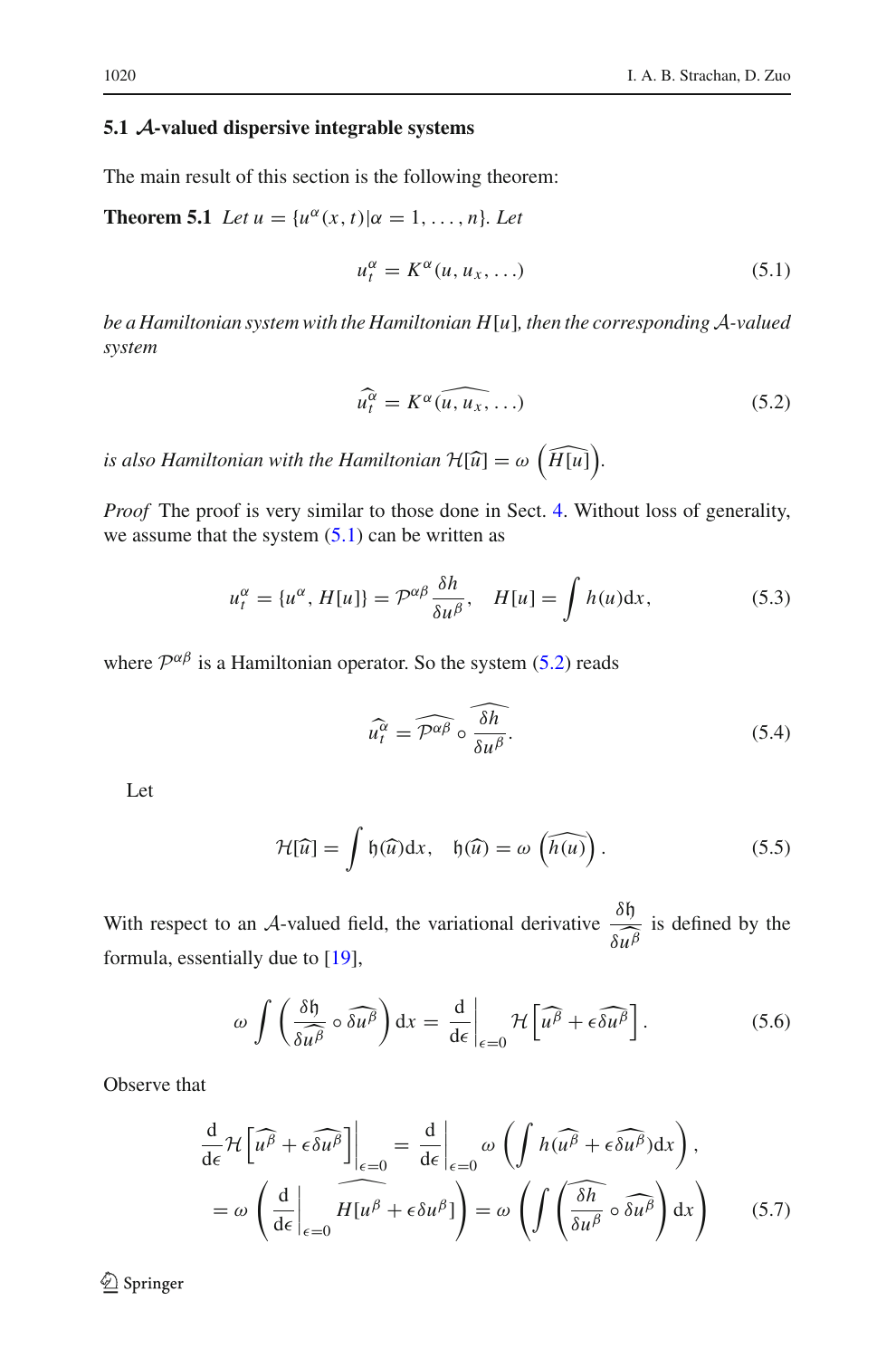from which follows

<span id="page-24-1"></span>
$$
\frac{\delta \mathfrak{h}}{\delta u^{\beta}} = \widehat{\frac{\delta h}{\delta u^{\beta}}}.
$$
\n(5.8)

For two functionals

$$
\mathcal{F}[\widehat{u}] = \int f(\widehat{u}) dx, \quad \mathcal{G}[\widehat{u}] = \int \mathfrak{g}(\widehat{u}) dx,
$$
 (5.9)

with  $f(\widehat{u}) = \omega \left( \widehat{f(u)} \right)$  and  $g(\widehat{u}) = \omega \left( \widehat{g(u)} \right)$ , we define a bilinear bracket as

<span id="page-24-2"></span>
$$
\{\mathcal{F}[\widehat{u}], \mathcal{G}[\widehat{u}]\}_\mathcal{A} = \omega \left( \int \frac{\delta \mathfrak{g}}{\delta \widehat{u^\alpha}} \circ \widehat{\mathcal{P}^{\alpha\beta}} \circ \frac{\delta \mathfrak{g}}{\delta u^\beta} dx \right). \tag{5.10}
$$

By using the definition of the hat map and  $(5.8)$ , we rewrite the bracket  $(5.10)$  as

$$
\{\mathcal{F}[\widehat{u}], \mathcal{G}[\widehat{u}]\}_\mathcal{A} = \omega \{F[\widehat{u}], \widehat{G}[u]\},\tag{5.11}
$$

where  $F[u] = \int f(u)dx$  and  $G[u] = \int g(u)dx$ . Consequently, we conclude that the bracket  $\{\ ,\ \}$ *A* is also a Poisson bracket. Furthermore using  $(5.8)$ , the system  $(5.4)$ could be written as

$$
u_t^{(\alpha,i)} = \{u^{(\alpha,i)}, \mathcal{H}[\widehat{u}]\}_\mathcal{A}, \quad \mathcal{H}[\widehat{u}] = \int \omega \left(\widehat{h(u)}\right) dx.
$$

We thus complete the proof of the theorem.

**Corollary 5.2** *The A-valued version of the Hamiltonian system*  $u_t^{\alpha} = \{u^{\alpha}, H[u]\}$  *is also Hamiltonian and given by*

$$
u_t^{(\alpha,i)} = \{u^{(\alpha,i)}, \mathcal{H}[\widehat{u}]\}_\mathcal{A}, \quad \mathcal{H}[\widehat{u}] = \omega\left(\widehat{H[u]}\right).
$$

These results extend naturally to the lifts of bi-Hamiltonian structures, yielding *A*-valued bi-Hamiltonian operators.

#### <span id="page-24-0"></span>**5.2 mKdV and (modified)-Camassa–Holm bi-Hamiltonian structures**

The celebrated Miura transformation maps the second Hamiltonian operator of the KdV hierarchy to constant form. Explicitly, if

$$
\mathcal{H}_1^{\text{KdV}} = -D, \qquad \mathcal{H}_2^{\text{KdV}} = -D^3 + 2uD + u_X
$$

<sup>2</sup> Springer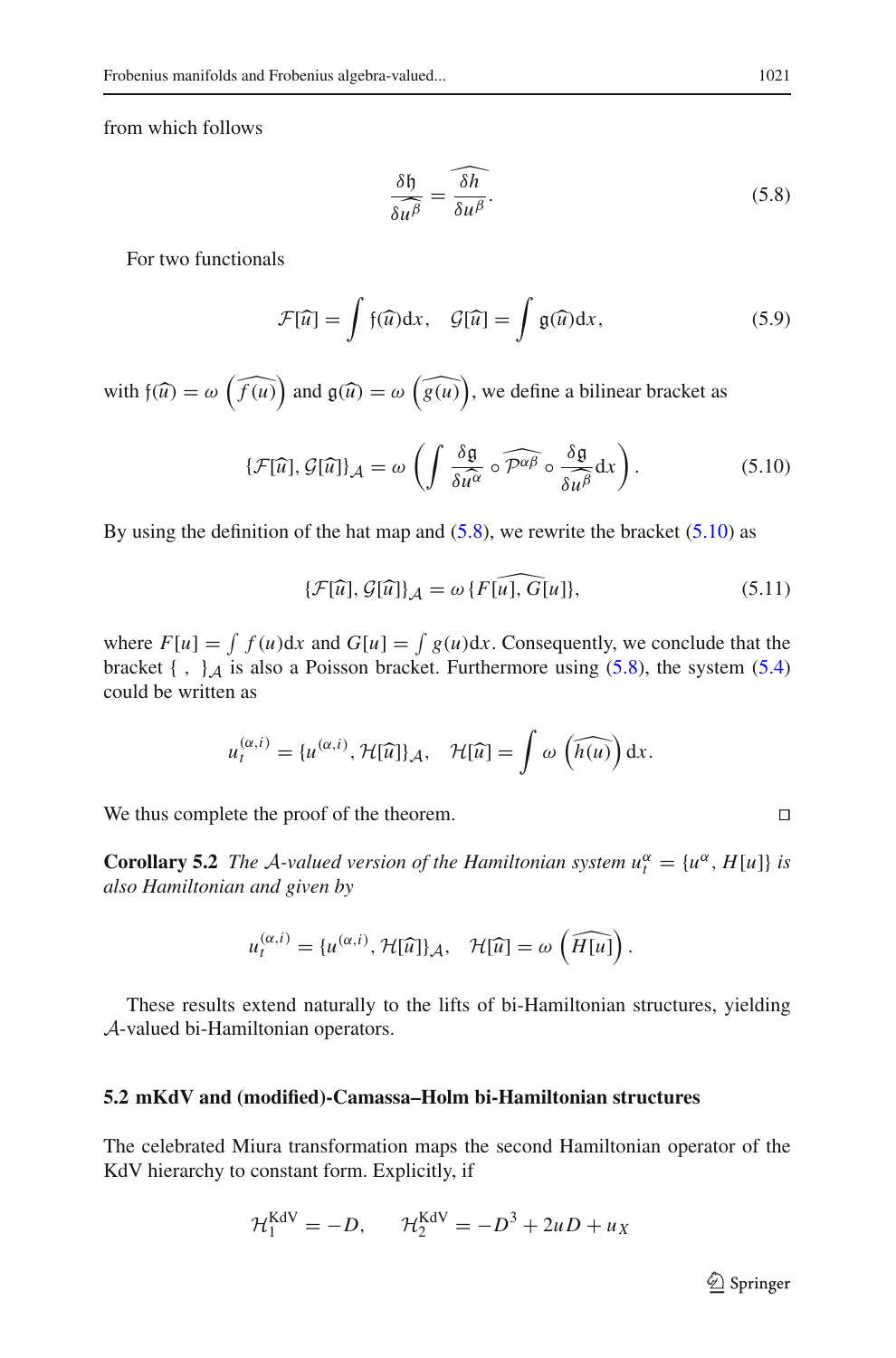(in this section we write *D* in place of  $\frac{d}{dx}$ ). Then applying the Miura map  $u =$  $-v_X + \frac{1}{2}v^2$  gives

$$
\mathcal{H}_2^{\text{KdV}} = \mathcal{H}_1^{\text{mKdV}} = D,
$$

and the second mKdV structure is then obtained by applying the same map to the third KdV Hamiltonian structure defined by bi-Hamiltonian recursion ( $H_3 = H_2 H^{-1}H_2$ ), yielding the non-local operator

$$
\mathcal{H}_2^{m\text{KdV}} = D^3 - DvD^{-1}vD.
$$

Just as the Balinski–Novikov structures on the Frobenius algebra *A* may be obtained by lifting, so *A*-valued non-local operators may be found by using the above results.

**Proposition 5.3** *The A-valued operators, defined by lifting*  $\mathcal{H}_1^{mKdV}$  *and*  $\mathcal{H}_2^{mKdV}$  *to the Frobenius algebra A are:*

$$
\left(\mathcal{H}_1^{m\text{KdV}}\right)^{ij} = \eta^{ij} D,
$$
  

$$
\left(\mathcal{H}_2^{m\text{KdV}}\right)^{ij} = \eta^{ij} D^3 - c_p^{ij} c_{mn}^p D v^m D^{-1} v^n D.
$$

*These may also be obtained using the A-valued Miura map*

$$
u=-v_x+\frac{1}{2}v\circ v.
$$

*Proof* These results follow directly by applying the results in Sect. [5.1.](#page-23-0) They may also be obtained by direct (but tedious) calculation. The form of the *A*-valued Miura map is obvious and again can be verified by direct calculations. While not developed here, one should be able to applying lifting results directly to scalar-Miura maps, with all the actions commuting.

*A*-valued KdV and mKdV equations can now easily be constructed, the KdV examples coinciding with the examples constructed in [\[21\]](#page-29-3). Here we construct *A*-valued modified Camassa–Holm equations.

*Example 5.4* One may apply the standard tri-Hamiltonian 'tricks'[\[9\]](#page-28-14) to obtain the *A*-valued bi-Hamiltonian pair:

$$
C_1^{ij} = \eta^{ij} (D^3 + D),
$$
  
\n
$$
C_2^{ij} = c_p^{ij} c_{mn}^p D v^m D^{-1} v^n D.
$$

Starting with the lifted Casimir of the scalar operator  $C_1$ , one obtains the multicomponent modified Camassa–Holm equation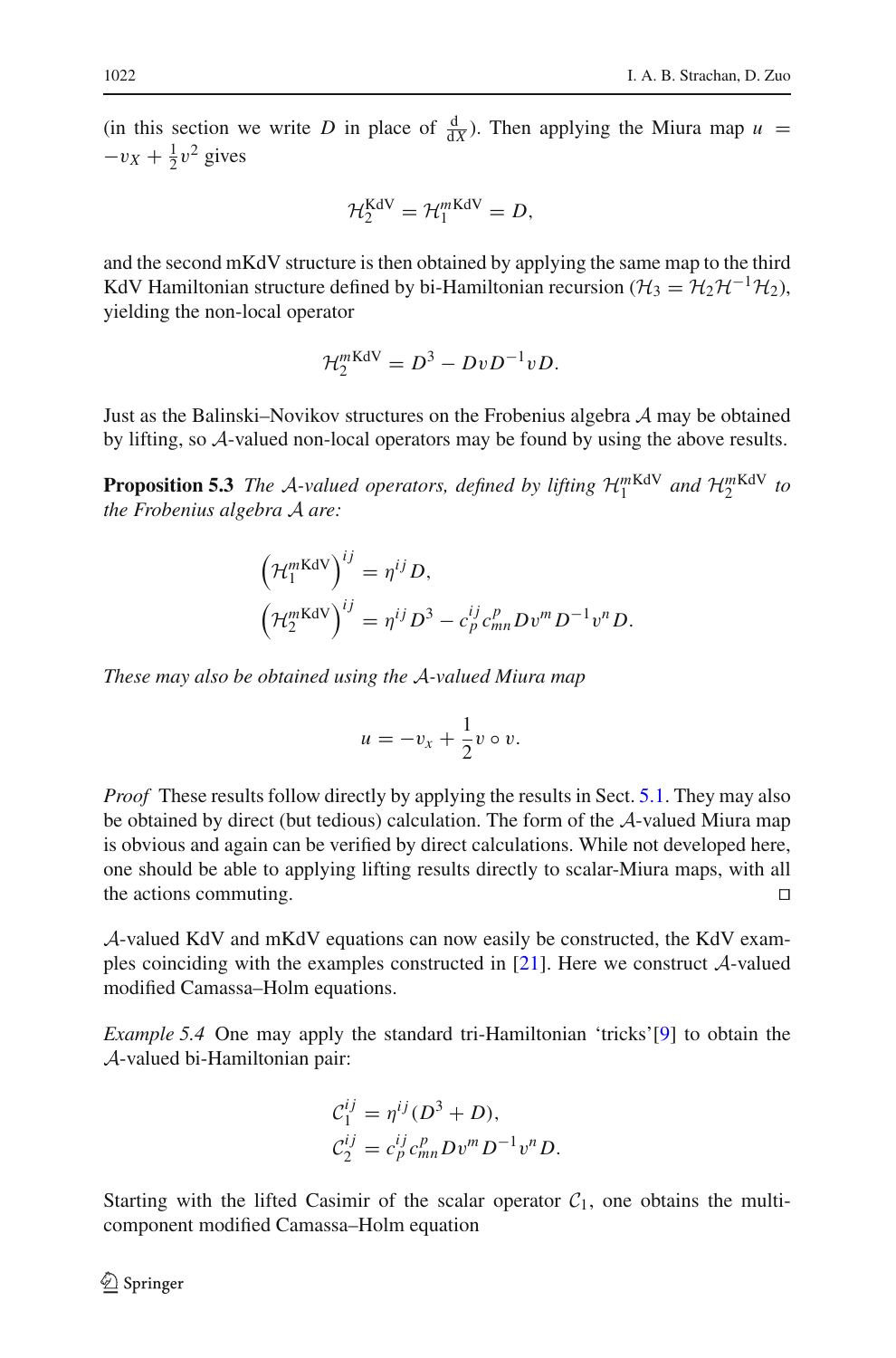$$
v_T + v_{XXT} = \frac{1}{2} v_{XXX} \circ v_X \circ v_X + v_{XX} \circ v_{XX} \circ v_X
$$
  
+ 
$$
\frac{1}{2} v_{XXX} \circ v \circ v + 2v_{XX} \circ v_X \circ v + \frac{1}{2} v_X \circ v_X \circ v_X
$$
  
+ 
$$
\frac{3}{2} v_X \circ v \circ v.
$$

Note we use the adjective 'modified' in the original, strict, sense of equations obtained from an original, unmodified, equation via the action of a Miura map, rather than in the looser sense of just modifying 'by-hand' the terms that appear in the equation. Two-component examples may easily be found using one of the algebras constructed in Example [2.2.](#page-3-2)

# <span id="page-26-0"></span>**6 Conclusions**

Central to the results of this paper is the use of a distinguished coordinate system, namely the flat coordinates of the Frobenius manifold  $M$ . But the lifting procedure may be applied to any geometric structure which is analytic in some fixed coordinate system. However, such results loose some of their coordinate free character: one is using a specific coordinate system to define new objects then relying in their tensorial properties to define then properly in an arbitrary system of coordinates. As an example of this, one can apply the idea to *F*-manifolds defined by Hertling and Manin [\[12\]](#page-28-15).

**Proposition 6.1** *Consider an F-manifold with structure functions*  $c_{\alpha\beta}^{\gamma}(t)$  *analytic in the coordinates*  $\{t^{\alpha}\}$ *. Let A be an arbitrary Frobenius algebra. Then the structure functions defined by the lifted multiplication* [\(2.9\)](#page-9-0)

$$
c_{(\alpha i)(\beta j)}^{ \quad \, (\gamma k)} = \left[\widetilde{c_{\alpha \beta}}^{\gamma}\right]^{p} \, c_{ij}^{\quad \, q} c_{pq}^{\quad \, k}
$$

#### *define an F -manifold.*

The proof is straightforward and will be omitted. The link between *F*-manifolds and equations of hydrodynamic type has been explored by a number of authors [\[18](#page-28-16)[,22](#page-29-4)], so one should be able to apply the idea of this paper to construct their *A*-valued counterparts.

In quantum cohomology, the tensor product of Frobenius manifolds generalizes the classical Künneth product formula. In singularity theory it corresponds to the direct sum of singularities. If one of the manifolds is trivial, then this descriptions degenerates—there is no parameter space of versal deformations. However, one could try to construct an *A*-valued singularity theory. This is purely speculative, but Arnold has constructed a theory of versal deformations of matrices [\[1](#page-28-17)] but it remains to see if this is what would be required.

As remarked earlier, since  $\mathcal{M}_A$  is a Frobenius manifold in its own right, one can apply the deformation theory developed by Dubrovin and Zhang [\[8\]](#page-28-18) directly to the hydrodynamic flows given in Theorem [4.2.](#page-18-0) But central to this approach is the existence of a single  $\tau$ -function. However, the deformations/dispersive systems constructed in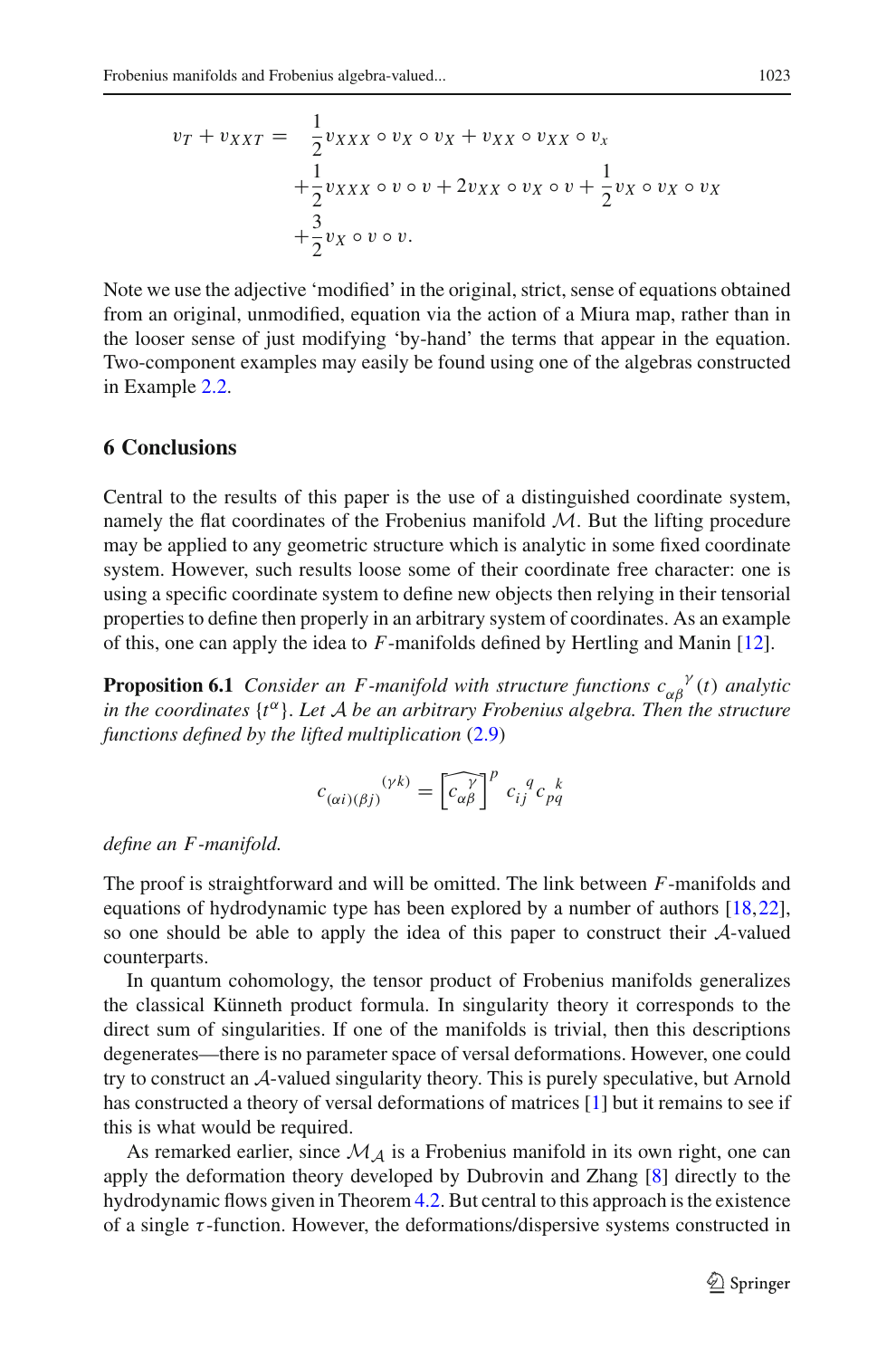Sects. [4](#page-16-1) and [5](#page-22-0) have *A*-valued  $\tau$ -functions. Thus, we have two distinct deformation procedures, unless they are connected by some set of transformations. It may be possible to construct a deformation theory along the lines of [\[8\]](#page-28-18) but with an *A*-valued  $\tau$ -function.

This paper has concentrated on Frobenius algebra-valued integrable systems, via their Hamiltonian structure. Other approaches to integrability—the structure of *A*valued Lax equations, for example, have not been considered here. Part of such a theory have been constructed by the authors in [\[23\]](#page-29-0) where an *A*-valued KP hierarchy is constructed via such *A*-valued Lax equations and operators. In a different direction, there are many other algebra-valued generalizations of KdV equation, from Jordan algebra to Novikov algebra-valued systems [\[20](#page-29-5)[,21](#page-29-3)[,24](#page-29-6),[25\]](#page-29-7). Whether such algebra-valued systems can be combined with the theory of Frobenius manifolds remains an open question. Developing a theory which encompasses the non-commutative/non-local hierarchies, such as the original matrix  $KdV$  equation [\(1.1\)](#page-1-1), would be of considerable interest and would encompass the theory developed in this paper.

**Acknowledgements** D. Zuo is grateful to Professors Qing Chen, Yi Cheng and Youjin Zhang for constant support and also thanks the University of Glasgow for their hospitality. The research of D. Zuo is partially supported by NSFC (11671371,11371338), NCET-13-0550 and the Fundamental Research Funds for the Central Universities.

**Open Access** This article is distributed under the terms of the Creative Commons Attribution 4.0 International License [\(http://creativecommons.org/licenses/by/4.0/\)](http://creativecommons.org/licenses/by/4.0/), which permits unrestricted use, distribution, and reproduction in any medium, provided you give appropriate credit to the original author(s) and the source, provide a link to the Creative Commons license, and indicate if changes were made.

# <span id="page-27-0"></span>**Appendix**

The lifting operation (Definition [2.7\)](#page-7-2) was defined only for analytic functions. However, this may be extended to a wider class of functions, in particular rational functions. This observation is based on the following:

**Lemma 6.2** *A generic element*  $\kappa \in A$  *is invertible.* 

*Proof* By a similar argument laid out in [\[6](#page-28-7)], the Frobenius algebra *A* is isomorphic to orthogonal direct sum of a semisimple and a nilpotent algebra,

$$
\mathcal{A}=\mathcal{A}_s\oplus\mathcal{A}_n
$$

with  $A_s$  having a basis  $\pi_1, \ldots, \pi_s$ , with  $\pi_j \circ \pi_l = \delta_{jl} \pi_j$ . Suppose the unity element of the algebra takes the form

$$
e = \sum_{i=1}^{s} a_i \pi_i + n
$$

where  $n \in A_n$  and so  $n^N = 0$ . Then  $n \circ \pi_i = (1 - a_i)\pi_i$  and hence  $(1 - a_i)^N \pi_i = 0$ . Thus,  $a_i = 1$  and  $n \circ \pi_i = 0$ . Since  $e = e^N$  it follows that the unity element takes the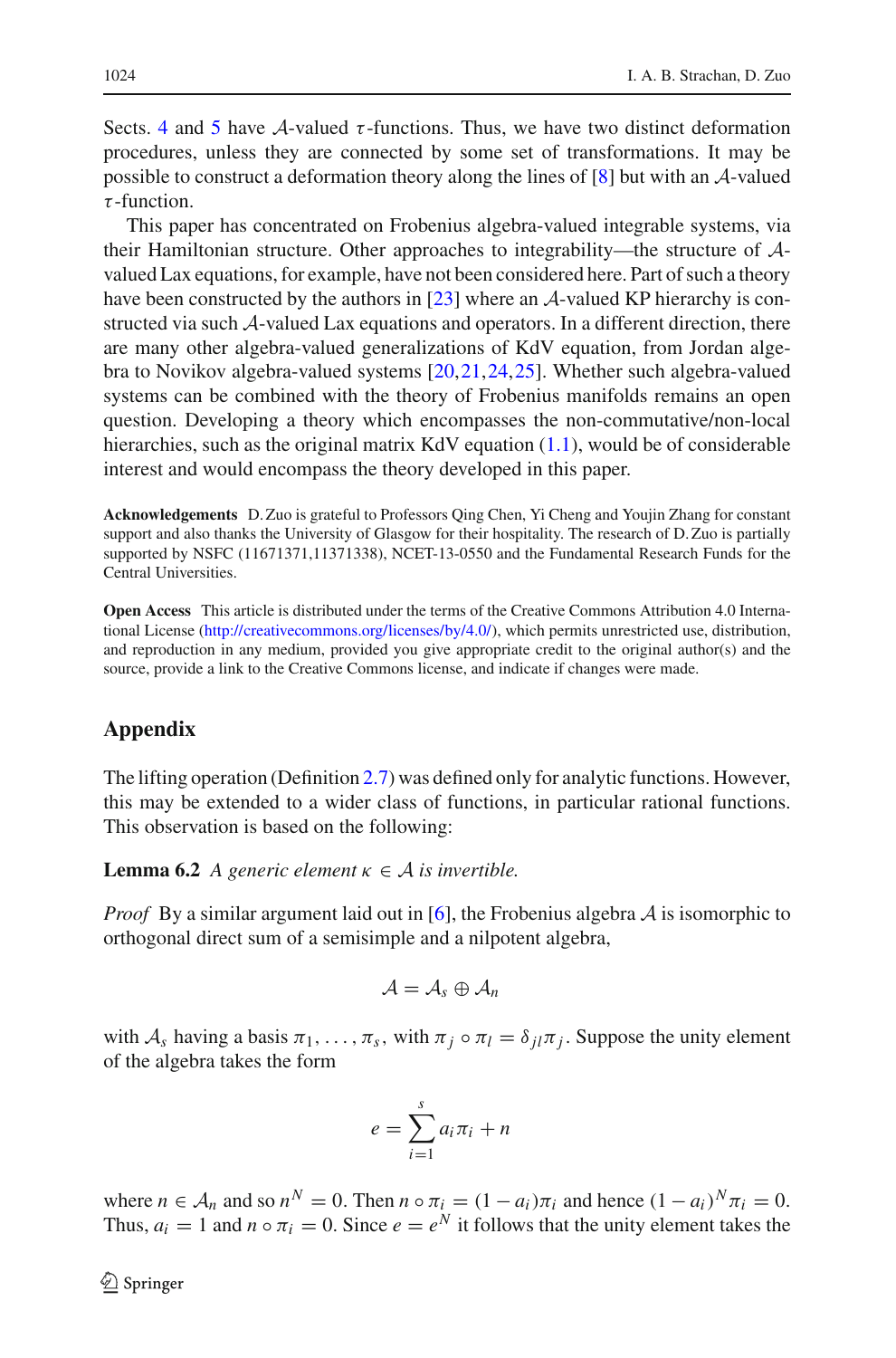form

$$
e=\sum_{i=1}^s\pi_i.
$$

Writing a generic element  $\kappa \in A$  as  $\kappa = \pi + \mu$  (with  $\pi \in A_s$ ,  $\mu \in A_n$ ) then  $(\kappa - \pi)^N = 0$  for some *N*. Expanding this yields

$$
\pi^N = \kappa \circ \Xi(\kappa, \pi)
$$

for some function  $\Xi \in \mathcal{A}$ . Since  $\pi^N \in \mathcal{A}_s$  is invertible (generically) it follow that

$$
\kappa \circ \Big\{ \Xi(\kappa, \pi) \circ \pi^{-N} \Big\} = e.
$$

Hence the result.

# <span id="page-28-2"></span>**References**

- <span id="page-28-17"></span>1. Arnold, V.I.: On matrices depending on parameters. Russ. Math. Surv. **26**(2), 29–44 (1971)
- <span id="page-28-12"></span>2. Balinskii, A.A., Novikov, S.P.: Poisson brackets of hydrodynamic type, Frobenius algebras and Lie algebras. Sov. Math. Dokl. **32**, 228–231 (1985)
- <span id="page-28-3"></span>3. Bilal, A.: Multi-component KdV hierarchy, V-algebra and non-abelian Toda theory. Lett. Math. Phys. **32**, 103 (1994)
- <span id="page-28-4"></span>4. Bilal, A.: Non-local matrix generalizations of W-algebras. Commu. Math. Phys. **170**, 117–150 (1995)
- <span id="page-28-6"></span>5. Dubrovin, B.: Geometry of 2D Topological Field Theories. Lecture Notes in Mathematics, vol. 1620, pp. 120–348. Springer, Berlin (1996)
- <span id="page-28-7"></span>6. Dubrovin, B.: Painlevé Transcendents in two-dimensional topological field theory in the Painlevé property: One century, Later ed. R. Conte, CRM series in Mathematical Physics, pp. 287–412. Springer, Berlin (1999)
- <span id="page-28-11"></span>7. Dubrovin, B., Novikov, S.P.: Poisson brackets of hydrodynamic type. Sov. Math. Dokl. **279**, 294–297 (1984)
- <span id="page-28-18"></span>8. Dubrovin, B., Zhang, Y.: Normal forms of hierarchies of integrable PDEs, Frobenius manifolds and Gromov–Witten invariants. [arXiv:math/0108160](http://arxiv.org/abs/math/0108160)
- <span id="page-28-14"></span>9. Fuchssteiner, B.: Some tricks from the symmetry-toolbox for nonlinear equations: generalizations of the Camassa–Holm equation. Phys. D **95**, 229–243 (1996)
- <span id="page-28-13"></span>10. Gibbons, J., Lorenzoni, P., Raimondo, A.: Purely non-local Hamiltonian formalism for systems of hydrodynamic type. J. Geom. Phys. **60**(9), 1112–1126 (2010)
- <span id="page-28-8"></span>11. Hertling, C.: Frobenius manifolds and moduli spaces for singularities, Cambridge Tracts in Mathematics, vol. 151. Cambridge University Press, Cambridge (2002)
- <span id="page-28-15"></span>12. Hertling, C., Manin, YuI: Weak Frobenius manifolds. Int. Math. Res. Not. **6**, 277–286 (1999)
- <span id="page-28-0"></span>13. Kaufmann, R.: The intersection form in  $H^*(\overline{M}_{0,n})$  and the explicit Künneth formula in quantum cohomology. Int. Math. Res. Not. **19**, 929–952 (1996)
- <span id="page-28-1"></span>14. Kontsevich, M., Manin, Y.I.: Quantum cohomology of a product (with Appendix by R. Kaufmann). Inv. Math. **124**, 313–339 (1996)
- <span id="page-28-5"></span>15. Kupershmidt, B.A.: KP or mKP: Noncommutative Mathematics of Lagrangian, Hamiltonian, and Integrable Systems. Mathematical Surveys and Monographs 78, American Mathematical Society 2000
- <span id="page-28-9"></span>16. Liu, X., Tian, G.: Virasoro constraints for quantum cohomology. J. Differ. Geom. **50**, 537–591 (1998)
- <span id="page-28-10"></span>17. Liu, X.: Quantum product on the big phase space and the Virasoro conjecture. Adv. Math. **169**, 313–375 (2002)
- <span id="page-28-16"></span>18. Lorenzoni, P., Pedroni, M., Raimondo, A.: F-manifolds and integrable systems of hydrodynamic type. Arch. Math. (Brno) **3**, 163–180 (2011)